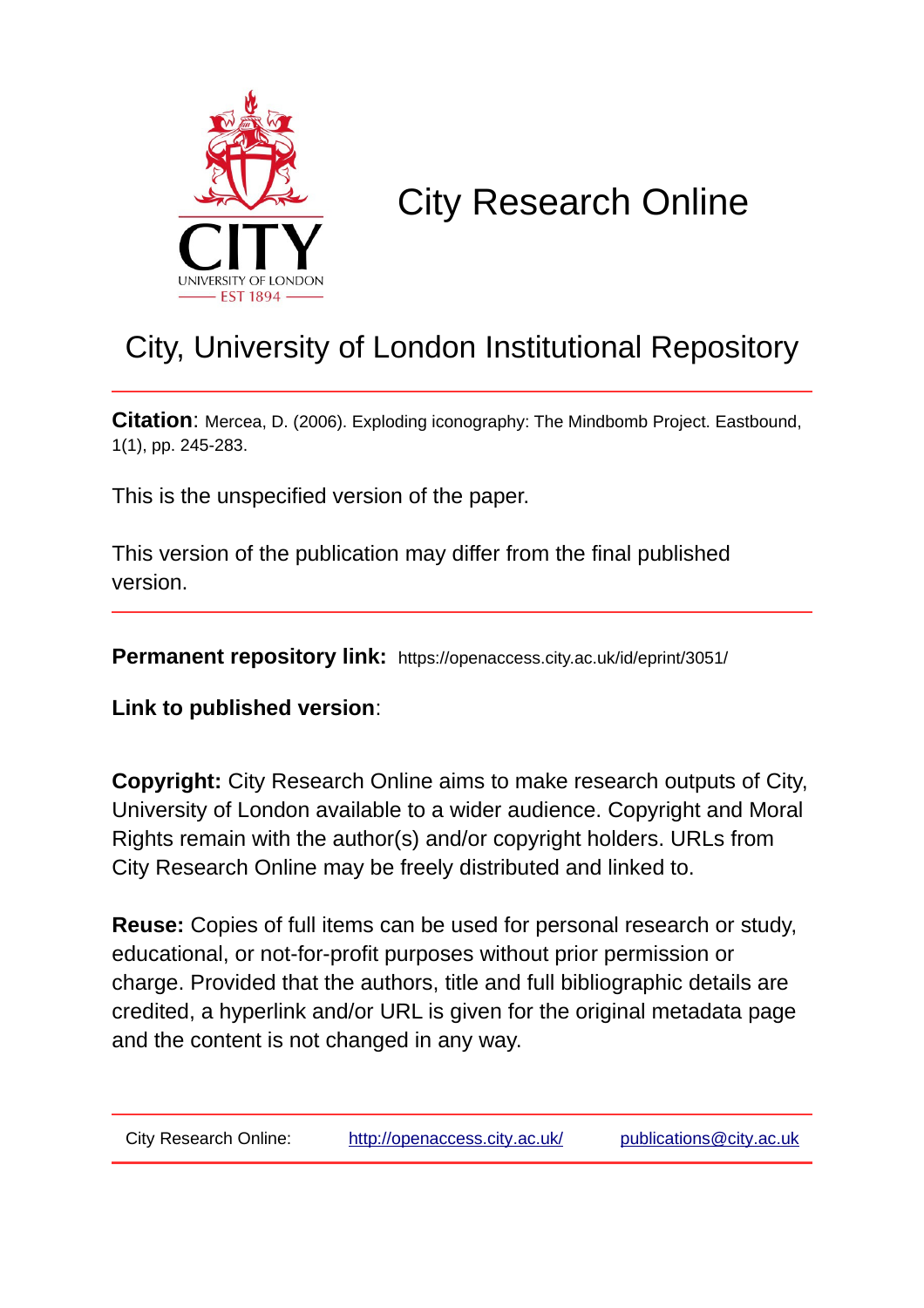

## *Exploding* **Iconography: the** *Mindbomb* **Project**

#### **Dan Mercea –** *Central European University*

*The Mindbomb project was started by a group of young artists, journalists and writers, rich in creative resources. Together they created the social poster. It became a means to hack into the dominant discourse of mainstream politics, the mass media and the advertising industry. This paper will attempt to give an answer to the question: how to localize this critique in a non-differentiated global consumer culture? The argument in this paper centers around the idea that the Mindbomb project started as a challenge to the consumer culture. However, it later developed into a broader critique of contemporary Romanian society. A set of theoretical filters in the literature on aesthetic movements and culture jamming were used to map out the Mindbomb project. The present discussion of a single case may be a relevant addition to existing theoretical debates.*

#### *Keywords: social poster, public space, incorporation*

#### *Abbreviations: M.C.: Mindbomb Collective*

#### **1.Introduction**

Art graduates who went into the advertising industry to become successful designers and who produced images and artifacts which created a space inhabited by commercial persuasion and not ideological propaganda… This may be an opening statement for a reading of the story that lies behind the *Mindbomb* artists. They formed a community, a melting pot of ideas, interests and skills, combined to "create critical but inspirational posters aimed at changing attitudes, not politics" (Mindbomb Manifesto, 2004). The collective came about as a group of young professionals, rich in creative resources, who wanted to engage with politics in the mainstream media. They felt ready to break the latter's cast in order to coax people into becoming "active participant[s]" into what they perceived to be discussions that should be tackled as part of a "collective process" of deliberation and decision-making (2004). Their project developed in the offices of an advertising company after the regular office hours and then online, as a community of anonymous artists. Together they created the "social poster" (Mindbomb Collective, 2005).

In researching the *Mindbomb* project I will attempt to answer the following question: how to localize this critique in a non-differentiated global consumer

culture? The *Mindbomb* project inevitably has its own idiosyncrasies which were encoded into it by the people who created it and the circumstances out of which it emerged. Trying to explore the project using theoretical filters taken from the literature on culture jamming, I found support in Mark Dery's assertion: "an elastic category, culture jamming accommodates a multitude of subcultural practices" (1999). This statement encouraged me to take up the task of discerning what is *local* about the project. In discussing the *local*, this paper builds on the descriptions of similar movements available in the literature on culture jamming (Dery, 1999, Klein, 2000, Desmond et al., 2000). A first draft of a possible definition will consequently be extended by making reference to the purview of previous research on tactical and strategic uses of information and communication technologies (Orlikowski, 1991, Agre, 2002, Bennett, 2003), a subjacent discussion on human-technology interaction (Tatnall and Gilding, 1999, Law, 2000, Latour, 2004) and the decoding of the semantics and semiotics of the *Mindbomb* project (Fiske, 2003).

Another answer to this question may lie in the analysis of why this jamming project was not a straightforward defiance of consumerism but rather a reactive outburst against political and social euphemisms, i.e. the governmental anticorruption campaigns, the government's environmental agenda etc. To that extent, the *incorporation* (Desmond et al., 2000:271) of culture jamming practices into the aesthetics of the 2004 general elections campaign may further demarcate the cultural setting in which *Mindbomb* developed. If in the North American context it was first commercial "marketers [that]… found a way to distill culture jamming into a particularly edgy kind of nonlinear advertising" (Klein, 2000:298), in Romania it was politicians that were the first to be on the defensive.

The following chapter describes the theoretical framework and the methodology on which this paper was built. It is divided into three sections. The first section is a discussion on the conceptualization of aesthetic movements and the definition of culture jamming. The subsequent section introduces the theoretical background for a semiotic interpretation of the *Mindbomb* aesthetics. Finally, the last section explains the data collection and analysis methods used.

The aim of the last chapter is to offer an analysis of how the *Mindbomb* collective described, interpreted and evaluated their communication strategies and tactics. Its final section will be a discourse analysis of the semiotics and semantics of the 2004 *social poster* campaign. The conclusion of this study will offer an assessment of the major findings and will reflect on the ensuing map of identifiers of the *local* in the *Mindbomb* project.

#### **2. Conceptual and Methodological Framework**

The present paper is concerned with prospecting a single case of a possible aesthetic movement, which may also cross into the theoretical fold of culture iamming. Consequently, its focus here will be on the in-depth study of one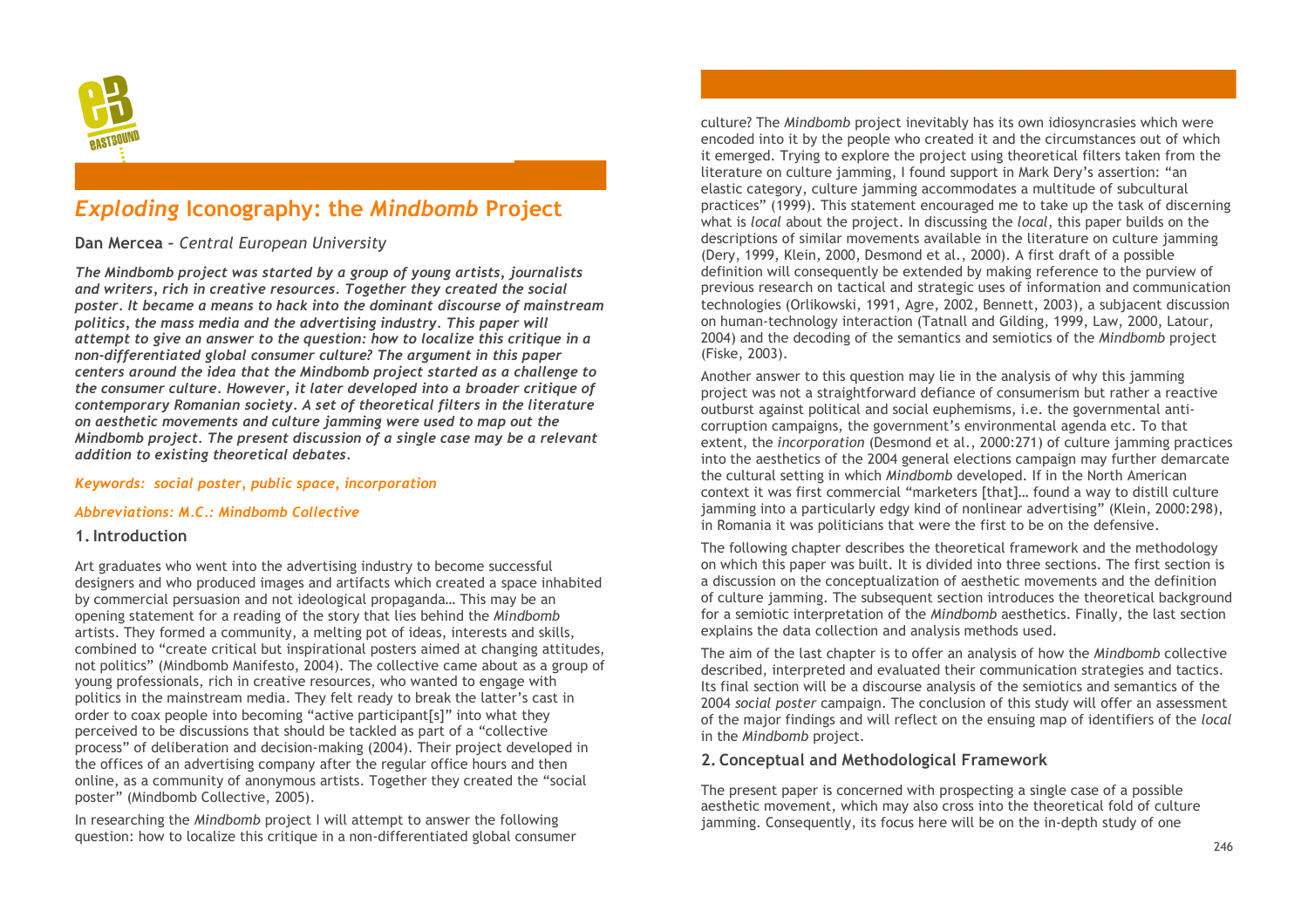movement, together with its intricacies and its idiosyncrasies. Thus, it will first be a *thick description* (Geertz, 1973, cited in Desmond et al., 2000:272), and, secondly, it will only pertain to analytic generalizations, hopefully opening new paths for further research of a different nature. Furthermore, the contemplation of how the *Mindbomb* collective used the information and communication technologies, both *old* (the "social" poster) and *new* (the Internet), will be built on the epistemic outlook of Actor-Network Theory (ANT). Human and technological elements form, in each particular instance, socio-technological networks whose properties are negotiated differently from one case to another. Therefore, informed by Actor-Network Theory, this paper will build on "suggestions offered by actors themselves" (Tatnall and Gilding, 1999:959) in order to map out their interaction with ICTs and the consequent outcomes of the process.

#### **2.1. Aesthetic Movements and Culture Jamming**

Desmond, McDonagh and O'Donohoe have come to define an *aesthetic movement* as a countercultural "response to living with the otherwise intolerable reality of the crushing power of the mainstream" (2000:248). Building on earlier discussions on countercultural resistance (Ruether 1972; Harvey 1989; Bauman 1993, cited in 2000), they contend that, to date, taxonomies of counterculture movements have been constructed on a dichotomy: *aesthetic movements* and, at their antipode, *revolutionary movements* (2000:248). The latter are imagined on a "basesuperstructure" purview on society. In this vein, the struggle for change follows a linear path. It starts at one end with modernization, industrialization, urbanization – *progress* – and historically evolves into a revolution against the hegemony and accumulation of the capitalist superstructure and against the dispossession of the working-class base. Because they are concerned with transcending existing material conditions, these movements focus all efforts into achieving victory in the *time* dimension of reality. The former *aesthetic movements* "privilege Being, or space over time, in searching for timeless and immutable values" (2000:248). Thus, a shift from transcendence to the reappropriation of the space previously colonized by commodification and bureaucratisation logic occurs. This paper will propose several arguments for classifying the *Mindbomb* project as an aesthetic counter-cultural movement. *Mindbomb* assails the desertification of what the collective of artists, writers, journalists and architects recognizes as the "public space", by high politics, media consolidation and the iconography of consumerism (M.C., 2005). The analysis of their resistance narrative and discourse will yield their definition of what they understood the public space to be and how they envisioned reclaiming it for the public. This investigation was constructed on the basis of an in-depth, semistructured interview with the *Mindbomb* collective (see Appendix 1).

Before I started working on this project, the concept of *culture jamming* was something of a black box to me. There were things I assumed to be inside it,

maybe answers to questions rooted in everyday observations of the public space or the contemporary media environment. There are a variety of inspiring texts out there to be explored that develop on the concept. They helped recreate a mental image of what *culture jamming* has come to be and have subsequently allowed me to think up questions of my own about it. The latter became the building blocks of the study on the *Mindbomb* project.

To start with, there were the many "thick descriptions" of movements, actions, strategies and tactics that ultimately purported to an encompassing definition. "Culture jamming is the act of reorganizing the media…in a way that gives new meaning to images - a meaning that carries a political message or social commentary…aimed at exposing questionable political assumptions behind commercial culture" (Pickerel et al., 2002). This I found to be the description that traces its genealogy most closely. Naomi Klein (2000) discussed the advent and the metamorphosis of *culture jamming*, that she defined as an "X-ray of the subconscious of an [ad] campaign, uncovering not an opposite meaning but the deeper truth hiding beneath the layers of advertising euphemisms" (2000:281-82). She contends that *culture jamming* developed in ebbs and flows, but that it was fundamentally a reaction to media consolidation and the impediment of free speech by the hegemony of the consumerist and corporate discourses.

Culture jamming uses *memes* to subvert cultural conventions: "memes are condensed images that stimulate visual, verbal, musical or behavioral associations" (Pickerel et al., 2002). Rebellious memes can liberate signs (logos, images, text) and empower people to use their "residual freedom: the freedom to read [them] in a different way" (Umberto Eco, 1986 cited in Dery, 1999). A *meme* can be, in my reading of Dery (1999) and Pickerel, Jorgesen and Bennett (2002) on the one hand, and Fiske (2003) on the other, another semantic embodiment of Saussure's *signifier* (Saussure, 1974 cited in Fiske, 2003:63). It can be an instrument with which jammers hack into conventions and introduce new meanings into people's mental image of their society, the environment, their daily habits, etc.

#### **2.2. On Semiotics**

A semiotic puzzle undergirds the aesthetics of the *Mindbomb* project. John Fiske (2003) contends that signs draw reference from the cultural context they were created in. Thus, the encryption of images and texts into signs by the sender or creator is generally done in a way that allows the receiver or reader actively to decipher them. And this it does by using cultural schemas and personal emotions and experiences (2003:62). Therefore a sign, in a Saussurian perspective (Saussure, 1974, cited in Fiske, 2003:63) is something that we perceive through our senses. It is both a physical entity and a mental representation. We can work with either of them to reconstruct an image, a message, a situation.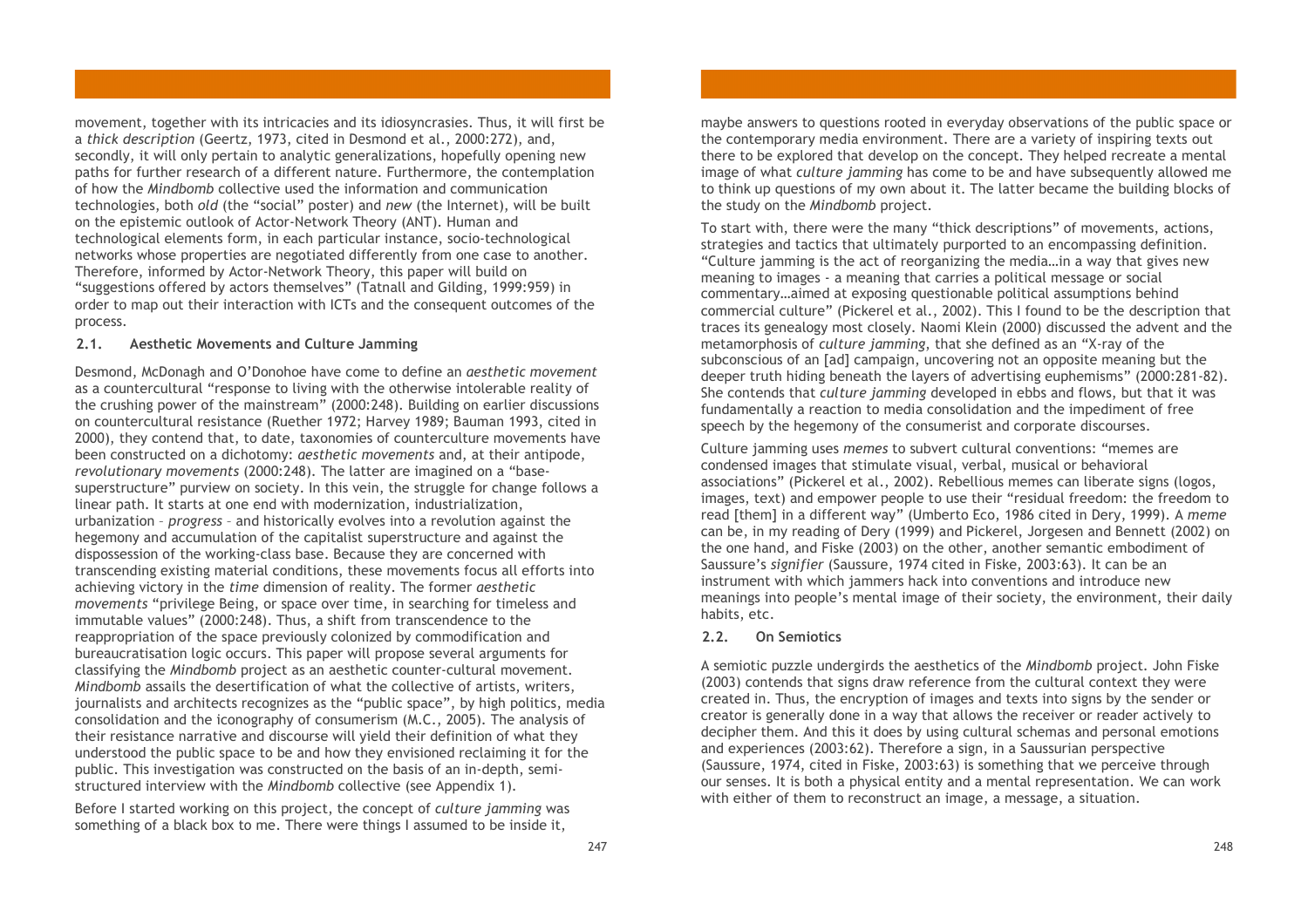To develop on the previous paragraph, a mental representation may become a substitute for a given object. Different signs will accommodate several meanings that are sanctioned by social convention and practice. Saussure (cited in Fiske, 2003: 66) defined a sign as being the coupling of a *signifier* and a *signified*. The signifier, a proper image or a piece of text, and the signified, the *mental concept*, together help recompose a map of reality or the meaning of a word, phrase, or text. Such a map of polysemic meanings is what Saussure termed the *signification*. Based on their familiarity with the cultural situation or their command of the language, people react to the signifier-signified interplay. Notably, though, correlations between concepts and reality are sown into a pattern of interconnections wherein *sign* and the semiotic or language system are bound together. So, significations may differ from one cultural milieu to another. Therefore, challenging may be to explore and explain how aesthetic movements transgress cultural boundaries or how they work within them. This paper is concerned with the latter enterprise.

#### **2.3. Methodology**

This study seeks its roots in the *interpretive* research tradition. Its intent is to analyze the *Mindbomb* aesthetic movement by probing its "actions and practices…to grasp the relevant meanings, beliefs and preferences of the people involved" (Bevir et al., 2004: 130). In explaining the methodological take on the topic, this subchapter first develops on the merits and traps in the interpretive approach. As Bevir, Rhodes, Finlayson, Dowding and Hay explain (2004:135), the challenge in this method is to separate understanding from explanation. To discern the former, they suggest an ethnographic incursion into "practices, actions, texts, interviews and speeches to recover stories" (2004:135). Accordingly, *explanation* is a task that requires that stories be circumscribed by an inquiry into the historical background of the phenomenon under study. Circumstances that create the context of the *MindBomb* project thus have to be looked at. Therefore, the explanations encapsulated in the narrative of the *Mindbomb* collective will be weighed against other data sources: contemporary accounts in the press, the 2004 Public Opinion Barometer and preceding theoretical and empirical studies of aesthetic movements and culture jamming (Desmond et al, 2000, Klein, 2000, Bennett, 2003).

The interpretive task will be carried out using the instruments of narrative and discourse analysis (Fairclough, 1992). As Riesman argues, narrative analysis is a complement of discourse analysis (1993:7). Narrative research is most suitable for analyzing materials collected as *a story* (Lieblich et al, 1998: 2). Narrative analysis will help organize and code the *Mindbomb* collective's story. It will be the foundation for an examination of *Mindbomb's* discourse on how the artists constructed the interplay between semantics and semiotics, and how they used ICTs to publicize their messages. This will be both an explanation of how they defined their resistance and where it can be placed in the larger frame of the

literature on culture jamming. If narrative analysis will construct the picture of assumptions and interpretations the *Mindbomb* collective had about their project, discourse analysis will then deconstruct it by linking this *metastory* to the circumstances in which it developed (Riesman, 1993: 10-16).

#### **3. Analyzing the** *Mindbomb* **Narrative and Discourse**

#### **3.1. The** *Mindbomb* **Story**

Most of the concepts that will come up in the following sections were either suggested or explained by the interviewees. The first step in analyzing the interviews was to code them into categories. Next, I rearranged them into topics that best captured the interest of this paper. Finally, I tried to connect topics and concepts into a map of a *metastory* (Riesman, 1993: 10-16) built on an interpretative approach centered on the reading of the communication strategy and tactics of the *Mindbomb* project. Crucially, this paper is bound by the choice of methods and its purpose, that of putting forward a "thick description" of a single case. Consequently, it can propose a set of inferences that will be safeguarded by the rigors of narrative and discourse analysis. One expectation is that they may subsequently be transformed into hypotheses to be used in comparative analyses.

The *metastory* will be *constructed* with consideration of the agency of the tellers and their initial representations of the researched phenomenon (Riesman, 1993: 10-16). Given the focus of this project, my reconstruction effort will primarily deal with *topic-*centered narratives, "snapshots of past events that are linked historically" (1993:18). To collect the *Mindbomb* story I used in-depth interviews. I opted for a mix between an *interview guide* and the rigors of the *open-ended questions* interview with the aim of fitting together a story and a predetermined research focus (Quinn Patten, 2002:347). This was perceived to be a beneficial trade-off for this investigation. Thus, I decided to leave certain "items as topics to be explored at the interviewee's discretion" while at the same time "specifying certain key questions exactly as they must be asked" (2002:347). In exploring my research topic, I came to understand that this was the most appropriate way to conduct the research interviews. It can be productively coupled with a narrative analysis: the former is a technique for collecting primary data, the latter for analyzing it, and both probe for contingency and unreserved observations on the part of the interview participant.

#### **3.2. The Social Poster**

*Mindbomb* was the name given to a project that a group of artists and friends started in 2002 in Cluj, Romania. Two expatriate artists who had moved to San Francisco came back to talk to their friends about what they were doing in the U.S, in an organization called the *San Francisco Print Collective*. "They were basically reacting to daily issues" using *social posters* (Mindbomb Collective,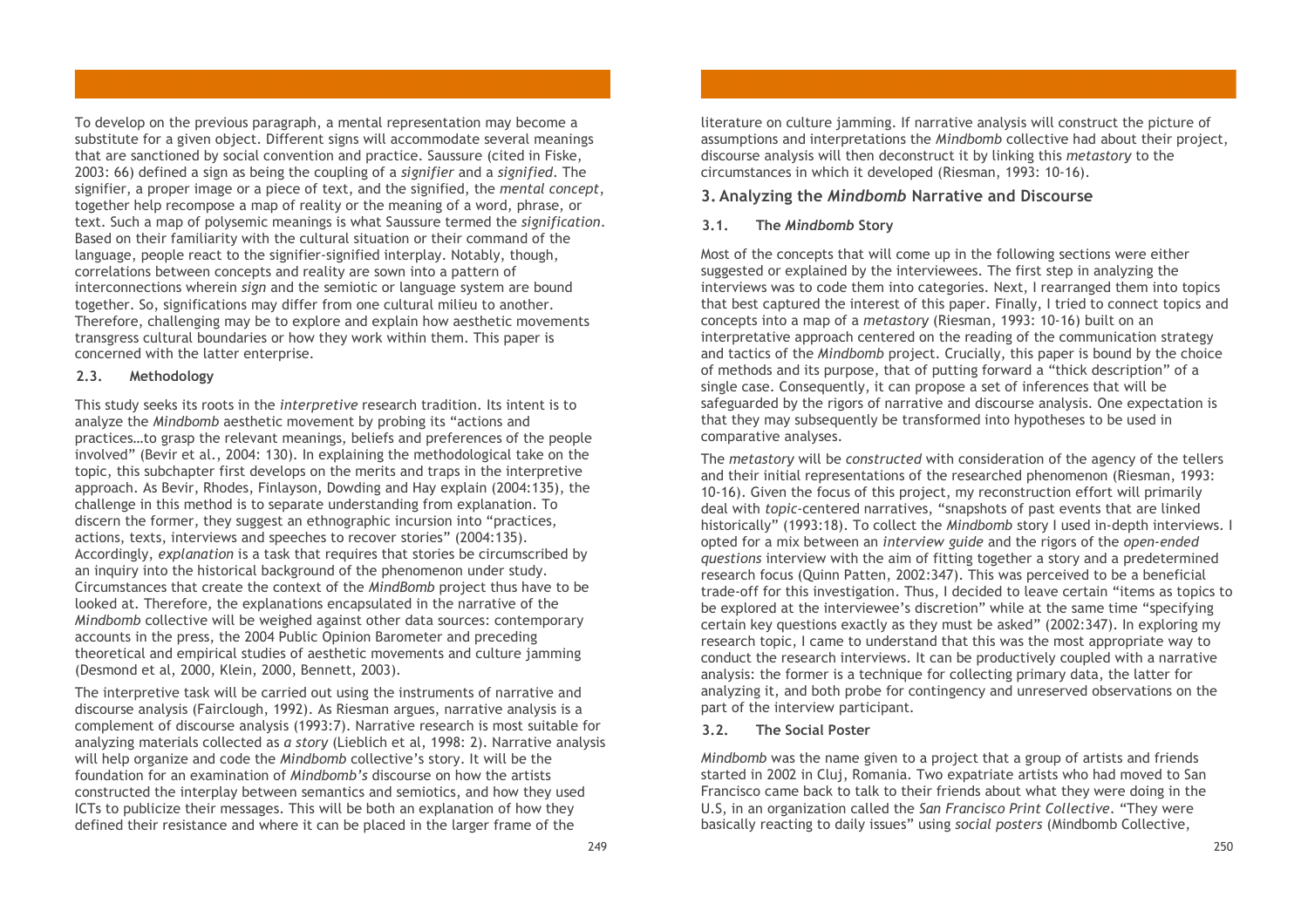2005). The definition of the *social poster*, a concept discussed throughout the interview, was discerned by reference to its two elements. On the one hand, the material support, the poster itself: "an info channel that offers all the info without giving you further explanations. What you see is what you get" (2005). On the other hand, its qualifying attribute, the *social*, was understood as the problematization of issues that concern the general public. Such issues belong to a "well-defined context", but are most often left unarticulated "because many people are used to saying it's useless to do this or react" (2005). The *social poster* is thus a vehicle for change. It absorbs "latent themes, [that] everybody knows… are floating around", and mixes image and slogan ultimately to foster people to say "I wanted to say the same thing: this is it!" (2005). It has to chime with the everyday person, "with her lifestyle", her expectations, "her course in life". It doesn't "have to be critical or blame something or somebody but to make you think or ask you a question" (2005).

It was with some initial funds made available by an American charity foundation, the *New York Arts Link*, which offers support for joint schemes with organizations from Central and Eastern European countries, that the *social poster* project was kick-started. The first proposal that was discussed in the group was based on the example of North American hijacking techniques for hacking into consumer culture. The products of such techniques were *sub*vertisments that were essentially "adding negative messages to the sign's signifier" (Nome, 2001).

In the first campaign, in 2002, seven bilingual posters were produced. The challenge the group set itself was to choose a set of topics that would resonate with both a Romanian and an American audience. This was a move away from the custom of "reacting to daily issues" and into the area of themes that were "generally recognizable" and previously distilled in the collective's "laboratory" (M.C., 2005). But soon another, more important *detournement* (Nome, 2001) occurred. Because *Mindbomb* was an opportunity for the Romanian artists, journalists and writers in the group to reflect on local developments, they quickly reoriented the focus of the project. The idea of the bilingual, reactive posters had proved "utopian", it was felt (2005). There was a sense, in the collective, that the space the social posters were to enter was particularly "fertile" for topics reflective of the Romanian reality – social, political, cultural (2005).

"What we are doing is not an autistic thing" is the straightforward explanation for why a shift in focus towards a problematization of "the Romanian society as a whole" occurred (2005). It first complemented and subsequently replaced engagement with the critique of consumerist culture. This was a change of strategy, but the collective did not entirely give up on the main techniques of *detournement*, collation and paraphrasing (2005). Essentially, the collective perceived as acute the inhibition in the mindset of the urban residents they were ready to address to "go out into the public space and participate, voice your opinion in different ways" (2005).

The *Mindbomb* artists saw an opportunity to become visible in what they described as a vacuum in the public space, left there by the former tenants of this medium, the pre-1989 socialist regime. The latter had consolidated the tradition of the *social poster or the militant ad* (M.C., 2005) through extensive and ideological use. Because that ideology was eventually overpowered and what followed was a gradual liberalization of the airwaves, broadcasting and the press, this communication space was abandoned by mainstream politics, which was eager to supply mass audiences with a sprawling plurality of messages. The ad industry, as it emerged, took the task of building a new infrastructure of billboards and banners, and of using this medium for tailored and targeted commercial messages. But this process was still ongoing, the ad designers in the *Mindbomb* collective thought, as the streets were not yet "saturated" with the industry's persuasive products (2005).

The search for an answer to why this movement developed in this post-socialist urban environment is still only partial. Essentially, it was a combination of factors of which a significant one was the initial inspiring input from the North American promoters of *citizen art* (Klein, 2000:280). It was then the awareness of a void in the public space that had been devoid of the *militant ad* (2005). Adding to that, a constraining structural factor was the "media barrage" (Klein, 2000: 309) put up by the spawning broadcasting outlets driven by the logic of profit-seeking (Preoteasa, 2002, Human Rights Report, 2004). Conversely, the advent of new, interactive ICTs prompted the collective to develop into a community, a "flexible structure" (M.C., 2005). Interaction through *co-creation of content* (McMillan, 2002:174) was the route the collective took in opening up to a broader community of wired artists ready to embrace the *Mindbomb* identity: create social posters but stay anonymous and decline any authorship rights.

#### **3.3. The** *Mindbomb* **Identity in the** *Public Space*

*Mindbomb* did start out as a continuation of the North American tradition of *interception* and *counter-messages* (Dery, 1999): "in the first campaign we used some slogans that were out there because they matched our goal and not because we wanted to do *ad-busting*" (2005). But in the following campaign the practice was changed. The collective, on the way to becoming a community, switched focus and liberated the creative process. They perceived this as an identitybuilding exercise.

"If there is such a thing as a *Mindbomb* identity, it is also because of what we chose to do and how" (M.C., 2005). The individuality of this project was in the coupling of two separate elements. On the one hand, there were the resource-rich artists, writers, journalists that initially formed the collective. They assumed what Desmond, McDonagh and O'Donohoe (2000:267) called a *post-modern identity*, having paying jobs in the advertising industry and the press and concurrently reinvesting their skills and resources in an effort to reopen the debate on the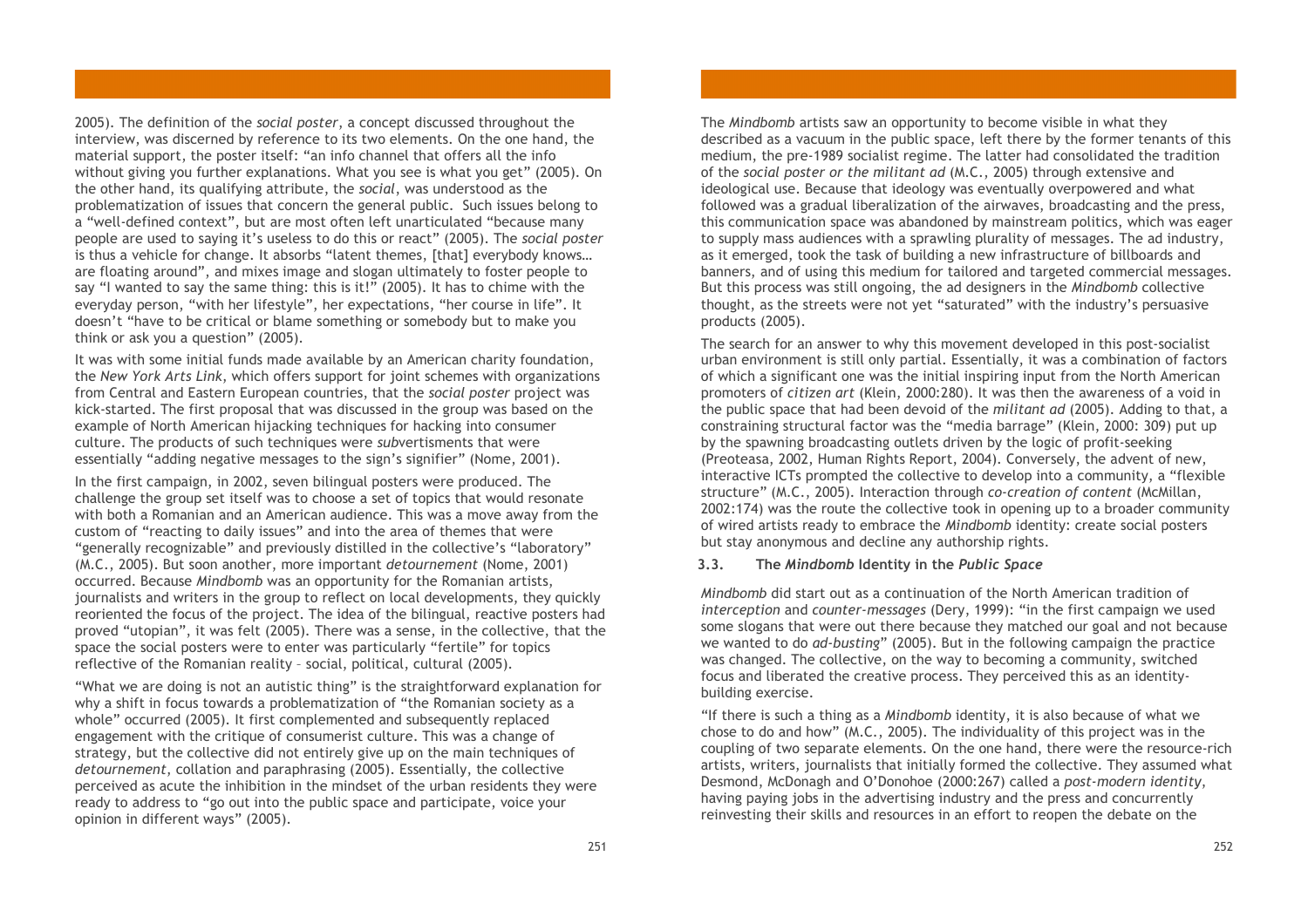*publicness* (Habermas, 1999: 95) of the public space. To use Habermas' words, this was an attempt to create "a zone of freedom for public opinion" for "criticism and control" (1999: 93-96) over the government of the public space. On the other hand, there was the larger and growing community of anonymous activists that joined the collective when it decided to expand and accommodate a new influx of creativity into the design of posters and choice of topics. They helped transform the project into a movement (Diani and Porta, 1999). This classification of the project is only tangential to the present study. Nevertheless, it is important to underscore that *Mindbomb* bares some key traits of a new social movement, i.e. an *aesthetic movement*. It developed through bypassing the mainstream media, using the potentialities of the newest ICT, in order to create a horizontal network that was to challenge the access to and the aesthetics of the public space and not the base-superstructure differentiation of society (Desmond et al., 2002: 250).

#### **3.4. Communication Strategy**

The *Mindbomb* collective organized its communication strategy based on its awareness of the systemic factors that circumvented the mass media's *public space* in Romania. It understood that the space it was ready physically to occupy with the *social poster* was in many ways the most appropriate locus for voicing a challenge to the colonizers of the public political sphere (Habermas, 1999). "Mindbomb is not at all free of any financial worries…and we've decided only to make posters (.) And the cost/effect ratio is the best" (2005). However, if its declared aim was to "reclaim the public space" even with the awareness of the hurdles separating it from the mass media, the *Mindbomb* collective was ultimately able to reach a mass audience. As it became instantly visible in the public space, the project was soon a "new and hot topic" (2005) to be explored by the press and broadcasting companies. If this was a welcome bonus, they had nevertheless initially planed to bank on a context which was ripe for the very old and the new.

The old, the *social poster*, was reinvented and became the preferred communication channel with the public, also because it accommodated less *fiction* than paid TV advertisements: "you see a poster in your neighborhood or in the city centre: that is more credible!" (M.C., 2005). Then, language and humor were not sieved through editorial filters. Furthermore, it could guard a collective identity while safe-keeping the rule that "posters should not have a traceable authorship" (2005). Finally, the *social poster* had another inherent merit. It could reach an extensive and fragmented audience with messages tailored for a variety of niches – social, ideological, geographical, etc. As the collective recalled, when they planned the 2004 campaign they were looking to have posters on the streets of four major cities. Soon after the campaign was launched, however, they received calls from people who were volunteering to put up posters in cities and

towns that were not on the map of the project: "so we put the posters on the train, with a jar of glue and some instructions" (2005).

Affinities and friendships had kick-started the *Mindbomb* project. The Internet allowed it to develop into a "flexible structure", a network that accommodated heterogeneity and added both a supportive and a creative exogenous contribution to it (2005). The *Mindbomb* website thus became an organizational and communication hub. Its main merit rested in its structural design: "we used our site as a tool that allowed us to receive ideas, to interact with people we didn't know. It was the best opportunity for us to stay anonymous, one of the goals we started with and have unmediated contact with…possible partners" (2005).

Kamarck (2002) looked at election campaigns in the U.S. and observed how information spills from one medium to another, bringing fringe candidates, emerging on the Internet, to the fore of mass media. In its turn, *Mindbomb* achieved this same result. Its strategy was built on the expectation that by using different mediums it will reach out to a variety of constituencies. Moreover, the project gathered around it a community of volunteers, forming an "organic" space, a network *amplified* (Agre, 2002:325) by the technology: "people took part ((in the actions)) without knowing who we were and in the end this thing created opinion" (M.C., 2005).

The new and extended structure built after the first *Mindbomb* campaign in 2002 and before the landmark campaign of 2004 using the Internet was an opportunity to enlarge the creative assets that were now more easily flowing into the project and also to increase visibility. The collective consequently strived to develop their communication strategy in line with their intuition that "the perception on the Internet is that it is a *public space*" (2005). For that matter, they pointed out that the same could not be said about the broadcast media. They referred to the "contractual relationship" that binds a broadcasting outlet and an organization that wants the former to air its paid advertisements: "they can sponsor you and then…they can come up with their own claims" was one of the fears about the mass media that they expressed (2005). More importantly, a crucial detail in the design of their strategy was the belief that the broadcast media creates "fiction" unlike the social poster. The latter allowed the collective to "work on a topic of general interest [and] reframe" issues without having to bind their action to the hold the established media had on their working topics:

#### *"there were high stakes in the anti-corruption campaign because all the media were circulating the* **corruption** *leitmotif…we said that the corruption that we read about in the press was high corruption and there's a certain dose of hypocrisy ((in how it is presented))…a hyperdebated issue that doesn't make any difference" (2005)*

Thus, the collective wanted to recreate a *public space* wherein all which was deemed an element of *publicness* could be interactively determined and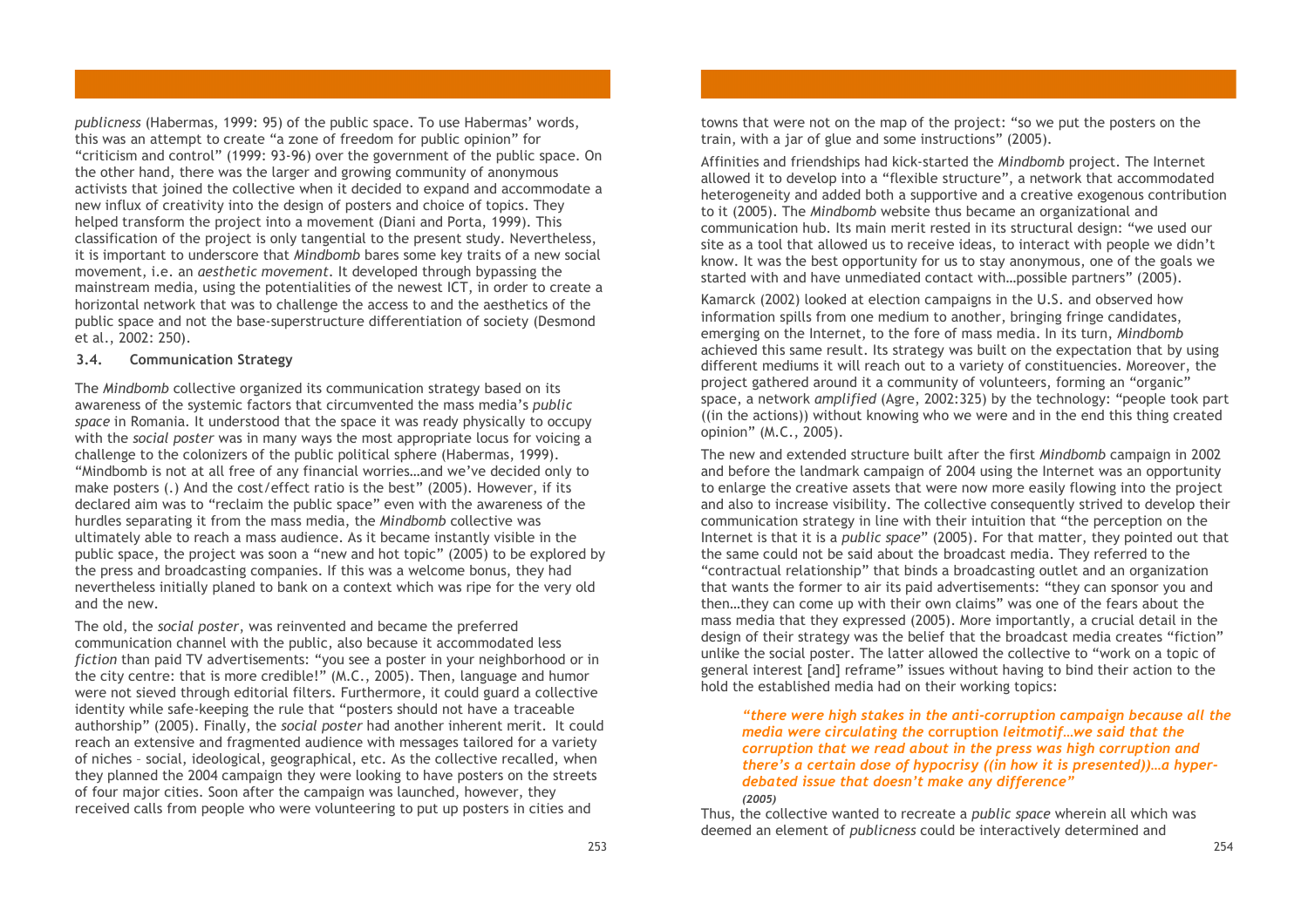discussed. The *social poster* and the Internet were, in their perception, the channels through which they could, using their limited resources, rediscover "a zone of freedom for public opinion" (Habermas, 1999: 96). There were nevertheless limitations in the degree to which participation in the project was controlled. These constraints had to do with the role the collective assumed and not the potential in the combination between old and new ICTs. The next section will concentrate on this topic.

#### **3.5. Communication Tactics**

An extensive analysis could probe into the techniques of the collective to establish whether the *Mindbomb* project broadens the scale of culture jamming movements. This paper has not been constructed to address this topic exclusively. It can nevertheless, with the collection and analysis methods used, offer evidence that the above postulation can be supported. The *Mindbomb* project was kickstarted by using ad collation and paraphrasing techniques that two of its founders brought back from the North American culture jamming context (M.C., 2005). As the collective recalled, the issues addressed using these printing techniques and the bilingual format were particularly remote from the social and political contingencies the project was launched in. As one of the artists explained: "we targeted consumerism with a set of posters, in the first campaign…Last year, when we were planning the big campaign, we discussed several themes…it was an election year and so we decided that we would chose topics that struck a cord with the debates that were ongoing back then" (2005). This was an initial tactical adjustment that recognized that commercialism was not, at that time, a theme that had to be tackled head-on, by hacking into its iconography and jamming its slogans. Instead, a shift was envisaged, to challenge the themes and interpretations that were occupying the broadcast media's airwaves and the press' headlines.

For the artists in the *Mindbomb* collective, this change of focus meant that they were not ready to recycle the parody and hijacking of commercial images and messages that were still blurred by social and political issues "rooted in the Romanian reality…You don't have the same degree of saturation, of consumption. We missed those decades" (2005). To paraphrase Klein (2000:282), the collective recognized that freedom of speech was held captive by a small oligopoly of interests, political, economic and marketing. The latter were the first to be targeted by the *Mindbomb* artists, but they appreciated that the first campaign did not resonate with the public as they might have expected it to. In their assessment they concluded that it was a combination of topics and techniques that led to this outcome. Subsequently, they wanted to reassure themselves that they were not aiming at a missing target. Therefore, they felt that what had become customary *ad-busting* techniques were not entirely appropriate for their goal. They contended that by reinventing the *social poster* they were "not

necessarily [giving] an answer to something" (2005). Rather, they felt that they were now "creating the news… [by] trying to form opinions" (2005).

Anonymity, the choice of topics, image and slogans, the co-creation of posters were together some of the aspects that could qualify this movement as a new variety of culture jamming (M.C., 2005). In essence, though, as in the case of other similar movements, their efforts coupled the *new* and the *old* (Klein, 2000:285). The *new* was galvanized by the interactive potential in the technology used, though to a limited extent (McMillan, 2002), by the movement. People were able to post comments and upload posters on the site, but ultimately, the collective explained, they were the ones to select the ads that were to become *social posters*: "we had about seventy or eighty drafts out of which we chose ten for the posters" (2005). Nevertheless, because the Internet was a *public space* in its own right, given the comparatively low access costs, the lack of editing policies and the capacity inherent in the medium for horizontal and responsive communication which the project also enabled, it represented a small scale reinstatement of the classic principles of *publicness*: "criticism and control of organized state authority that the public exercises informally" (Habermas, 1999:93). All the posters that the collective received were subsequently published on the site. And, as they explained, because authorship was never an issue, many posters were downloaded, printed and used by others, both individuals and organizations. This was how the movement spawned, even after the 2004 campaign was over, and with the minimal use of resources (2005).

The collective's *post-modern identity* made them resemble and stand apart from other jamming projects and movements (Klein, 2000:279-311). Some of the artists had started the advertising company whose resources they later used for the *Mindbomb* project. Therefore, there were deontological reasons why "billboard banditry" (Dery, 1999) was overruled and creativity was channeled into the *social poster*. Ultimately, *Mindbomb* believed they had to avoid a decrease in *sensibility*: "*ad-busting* is now simply a way to have fun" (2005). However, *Mindbomb* was not adverse to humor or irony. It used the former to broaden its appeal: "humor can differentiate between social conditions. Not everybody finds the same image to be funny or telling" (2005). But, in using humor, the collective wanted to be cautious about one-size-fits-all labels for *ad-busting* replicas just as they were careful not to overload posters with what they thought were trademarks of a Romanian satirical weekly<sup>1</sup>.

In addition, identity issues were considered crucial as the movement feared becoming a brand, with members of the collective turning into public figures and their idea developing into a formal organization. For this reason the collective shied away from the media's attention (2005). Importantly, in building its identity, *Mindbomb* also reached out and beyond the cultural rebellion it had promoted. Its creative and logistical resources were consequently engaged in the

 $\overline{a}$ *<sup>1</sup> The weekly satirical newspaper Catavencu.*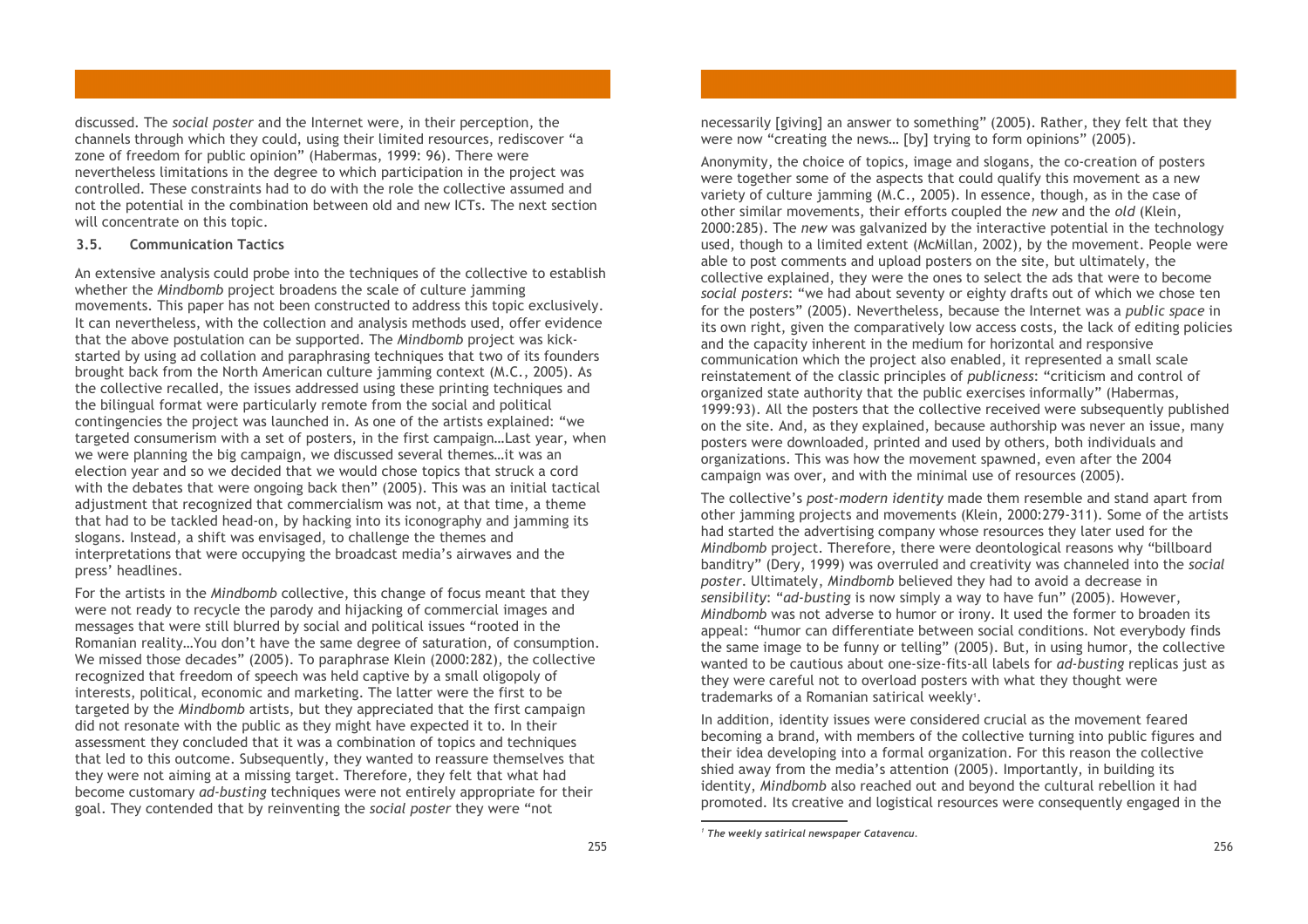*Save Rosia Montana* campaign. It helped widen the communication infrastructure of the association of local farmers, which was opposed to the forced resettlement of their households by a foreign mining corporation**<sup>2</sup>** . It then offered its support for organizing a protest music festival in Rosia Montana. Also, it created a series of theme posters that were used in the 2004 Internet campaign and later in the Rosia Montana one.

Finally, gathering the needed finances was a tactical test the collective has had to pass and will be considering in the future. In 2004 the collective thought about adding a commercial touch to the project: "we printed out these postcards and people were buying them from bookstores…we still get orders to print them" (2005). Essentially, the artists felt that a purer-than-thou ideological stance would not necessarily be consistent with their goal to become less financially dependent. "So this means that even if the *Mindbomb* site will one day be a commercial one…that, in order to get financial support…we hope that those who will buy, because they cannot manifest their feelings or ideas in another way, will do it this way: buy a T-shirt and wear it." (2005). Organizations like the *Media Foundation* that edits the *Ad-Busters* magazine have not shied away from obtaining revenues from commercial activities (Pickerel et al., 2002). Such examples may be considered cases of *incorporation*. *Mindbomb*'s answer to the question of *incorporation* will be discussed in the following section. This dilemma concerns culture jammers in general (Klein, 2000, Pickerel et al., 2002) and also the collective, possibly just as much as it may its critics and its observers: "you have to think about whether you want to grow, how and how well in charge of the situation you are" (2005).

#### **3.6. Incorporation: the** *Digital Guerilla*

There were no authorship claims for the posters, besides the fact that they all had the *Mindbomb* logo on them. The 2004 campaign was launched the night before the beginning of the campaign for the local elections. The next section will delve into the major themes behind the textual and iconic representations in the posters. In any case, these were "latent themes…floating around" (M.C., 2005) and no copyright demands were ever put on them. However, as the collective recalled, after their reactive outburst against political and social euphemisms got its share of publicity, its ideas and techniques were "borrowed from *Mindbomb* and…used in the political game" (2005).

"This folklore…was in the air. So this sort of creativity was out there before we decided to organize it in a separate chapter" (Ciocan, 2005). Eugen Ciocan, a member of Traian Basescu's campaign team, who built the concept of the presidential candidate's personal site, explained that the interactive games or the *Digital Guerilla* sections of the site were integrated instruments of a marketing campaign (2005). The methodology of this paper does not allow for any forthright

#### association between these developments: the spring 2004 *Mindbomb* campaign, the opening of the poster gallery on the campaign's site and the advent of the *Digital Guerilla* section on Basescu's site. The latter was a site gallery with hijacked electioneering posters. Nevertheless, the *Mindbomb* collective was asked to reflect on how this was a replication of their techniques and, more importantly, how it would react to it.

"They use this voice and these movements and manifestations for their own ends…He ((Basescu)) probably noticed that there is growing support for this sort of action and thought, 'Why not do the same?'" (2005). The ethos of the *Mindbomb* project was not against such developments, as described. Furthermore, the collective even felt that offering support to groups ready to engage in a similar practice would be beneficial to them, as it would stimulate their creativity and would also strengthen their voice (M.C., 2005). Its take on the *incorporation* of its techniques falls in line with Desmond et al.'s assertion that *resistance* of this kind is a continuous struggle over *space*, through aesthetics and tactics and against the perversion of normalizing and leveling discourses (2003:269): "we have the energy to change our ideas, to find a new formula... [to] find the most suitable design for penetrating this informational chaos" (M.C, 2005).

This process of *incorporation* could be an indicator of the resilience of (political) marketing. In this sense, *Digital Guerilla* could be seen as a development that parallels the fate of ad-busting in the North American context: "some marketers have found a way to distill culture jamming into a particularly edgy kind of nonlinear advertising" (Klein, 2000:298). The belief of the *Mindbomb* collective was that its challenge to the *public space* was not linear and ending in one definite telos. It was committed to engaging with a hegemonic discourse at many points, in a space where public opinion needs constantly to reassert its critique and control prerogatives. *Mindbomb* could only claim to have its say and help open this space, but it asserted that if its tactics, semantics and semiotics would become outworn by incorporation, they would find the means "to change…to have the impact we wanted" (2005).

#### **3.7. The** *Mindbomb* **Semantics and Semiotics**

This final section will concentrate on the textual and iconic representations in which the artists chose to cast their topics. Image and slogan were conjoined to illustrate the themes of the *social poster*. As it was conceptualized by the collective, the latter was a context-bound means for problematizing events (M.C., 2005). The *social poster* can be described as an assertion of a *discourse* – "a way of signifying experience from a particular perspective" (Fairclough, 1993:138 cited in Wodak, 2003:148). A discourse is thus an articulation of the interplay between language and the socio-cultural context. It is one of the constituents of an *order of discourse*, the aggregation of all discourses that compete in "power struggles" or over "social and cultural changes" (Wodak, 2003:149). Adding to that, a

 $\overline{a}$ 

*<sup>2</sup> See www.rosiamontana.org for details on the "Save Rosia Montana" campaign.*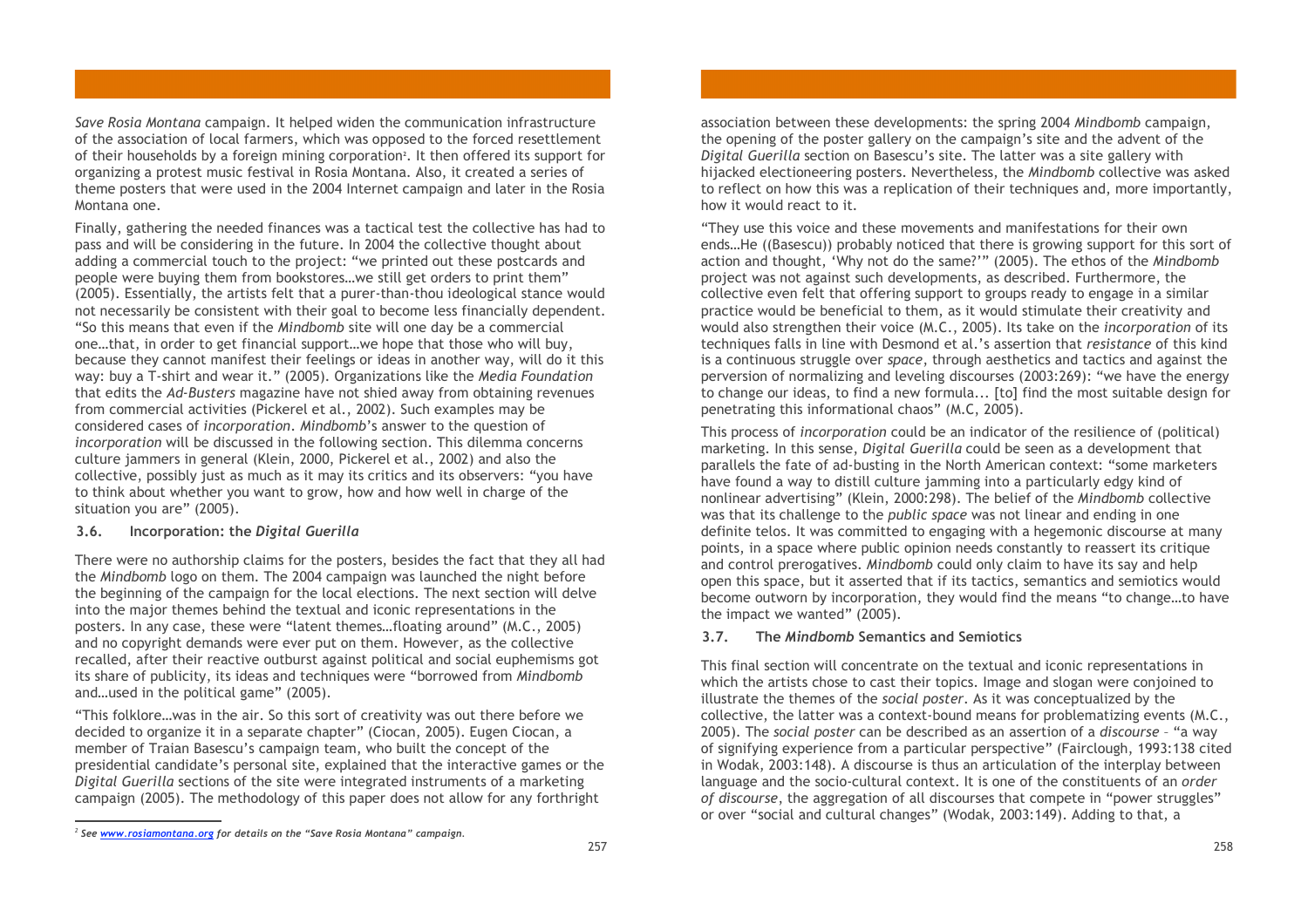discourse is also a *social practice*: through modulating language it constructs identities and binds them in relationships that endorse or confront the organization of society (2003:148-149), whether they are hegemonic or counter discourses. This subchapter strives to explain how the *local* can be differentiated in the textual and iconic representations of the *social posters* and the competing discourses they bind with (Wodak: 2003:146).

Due to several constraints, only the ten posters that were chosen for printing (see www.Mindbomb.ro, 2004 Campaign) will be discussed in this section. To place this discourse in the larger socio-political context I chose to look at the press articles on the *Mindbomb* project available in the archive of its site. I also used the May 2004 Public Opinion Barometer (POB) which analyzed, among other issues, Romanians' perception of corruption, and their trust in political personalities, parties and institutions. Ultimately, the choice of topics by the POB's jury is an indicator that the problematizations of the *Mindbomb* project were based on *latent themes* (M.C., 2005) present in the public debate at that time (see the POB's research method)<sup>3</sup>.

*Mindbomb* was an across-the-board challenge to people's perceptions. Through its choice of topics it became a counter-discourse that was intricately linked with the discourses it was tapping into: the media's and political personalities' representation of corruption, the electioneering discourse, protection of the environment, housing policies, the social responsibility of the Greek-Orthodox Church, etc. It was a frontal questioning of the practice through which people had become observers of the "generic" corruption and irresponsive to the "fortification of a culture of indifference" (Evenimentul Zilei, 2004). It confronted the Greek-Orthodox church on its social agenda - "its lack of social programs" (Cotidianul, 2004) as opposed to its policy of building ever more churches. It then questioned the promises for a better society linked to E.U. and N.A.T.O. accession. Promises, hypocrisy, high politics: the everyday person was now interpellated by the *social poster* and presented with a DIY alternative: "one of

 $\overline{a}$ 

#### our initial objectives was to demonstrate that you have to say when something is not OK, you need to stand up and speak" (M.C., 2005).

In the ten posters, text and images were signifiers of the socio-cultural reality that urban Romanians were living in. Their interplay may nevertheless be shocking to their Romanian urban audience. It is here that the resistance lies. For one thing, the social role of the most trusted public institution, the Church, was challenged. The POB analysis reflected the paternalist inclinations of a majority of the Romanian people (Gallagher, 2004: 309-313) that was more trusting of the church, the army and the public executive authorities than the private companies, the courts of justice, the parliament, the labor unions and, lastly, the political parties. After that, "the lottery ticket hysteria" (2005), the debate on building the nation's cathedral, E.U. accession and NATO membership, and the local election campaign were all issues hotly debated in the media and by the political, cultural and religious elites. The novelty in the *Mindbomb* posters was twofold: on the one hand, because of a radical interpretation of these topics reflected in the textual and iconic interplay of signifiers, e.g. the Church oblivious to the fate of the homeless and the ones in need, incessantly building new edifices, the crucifixion of Jesus because of an individual act of corruption, the unscrupulous and overtly demagogic candidate asking people to trust him, etc. Additionally, image and slogan were defying the authoritative discourse of the media, state and formal representative institutions as to the benefits of integration (EU, NATO). On the other hand, the space these posters were placed in was reconverted into a public arena with low access costs and only constitutional constraints on freedom of expression. Furthermore, the project's site gallery allowed people to express their own views on these topics in an artistic form, that is to make them public while abiding by similar legal constraints.

Twelve hundred copies of these ten posters were printed and placed on the streets. The rest of the posters were only available on the project's site. The *Mindbomb* collective explained that even though they could not draw a clear line between its online audience and the onlookers on the streets, it was the latter they wanted to strike a chord with: "those people who get back home at six o'clock in the evening by bus; when they get off it, they see a poster at the bus stop (…) that's whom the posters are addressed to" (2005). In this sense the campaign distinguished between audiences through the intuition that the printed posters should immediately hark back to the social and cultural environment in which they were displayed. Most of the signifiers used in these posters cropped up in this context. It had been the collective's motivation essentially to reframe issues that were "with us" (2005) and use image and slogan to create alternatives to already dominant discourses.

The concluding paragraph of this section has to reassemble all the arguments on the semantics and semiotics of the *Mindbomb* project and discuss the extent to which this was a localized critique of consumer culture. Clearly, the choice of

 $3$  From a range of sixteen institutions, the church was ranked the first and most trusted institution (56.2% a lot of trust, 32% much trust), followed by the army (20.1% a lot of trust, 48.8% much trust), the mass media (46.7% a lot of trust, 14.2%, much trust), the police (34% a lot of trust, 9% much trust) and, at the other end, private companies (26.8% a lot of trust, 3.1% much trust), the courts of justice (23.2% a lot of trust, 5.2% much trust). NGOs were third before last (4.6% a lot of trust, 19.2% much trust), the parliament was second before last (3.4% a lot of trust, 13.1% much trust), and labor unions (19.2% a lot of trust, 3.4% much trust) and the political parties were last (1.8% a lot of trust, 13.1% much trust). On the topic of corruption: 45% of *the respondents believed that the level of corruption had increased since the then current government had* come to power and 29 % felt that nothing had changed. Also, they were relatively equally unsatisfied with *what the government (22% very unsatisfied, 38% pretty satisfied), the police (20% very unsatisfied, 38%*  pretty satisfied) and the courts of justice (21% very unsatisfied, 38% pretty satisfied) had done to combat *corruption. Conversely, 50% were pretty satisfied and 13% were very satisfied with what the media had done to combat corruption. For further details, the copy of the May 2004 Public Opinion Barometer in Romanian can be found at*

*http://www.osf.ro/index.php?option=com\_content&task=view&id=36&Itemid=56&lang, last consulted on 25 September 2005.*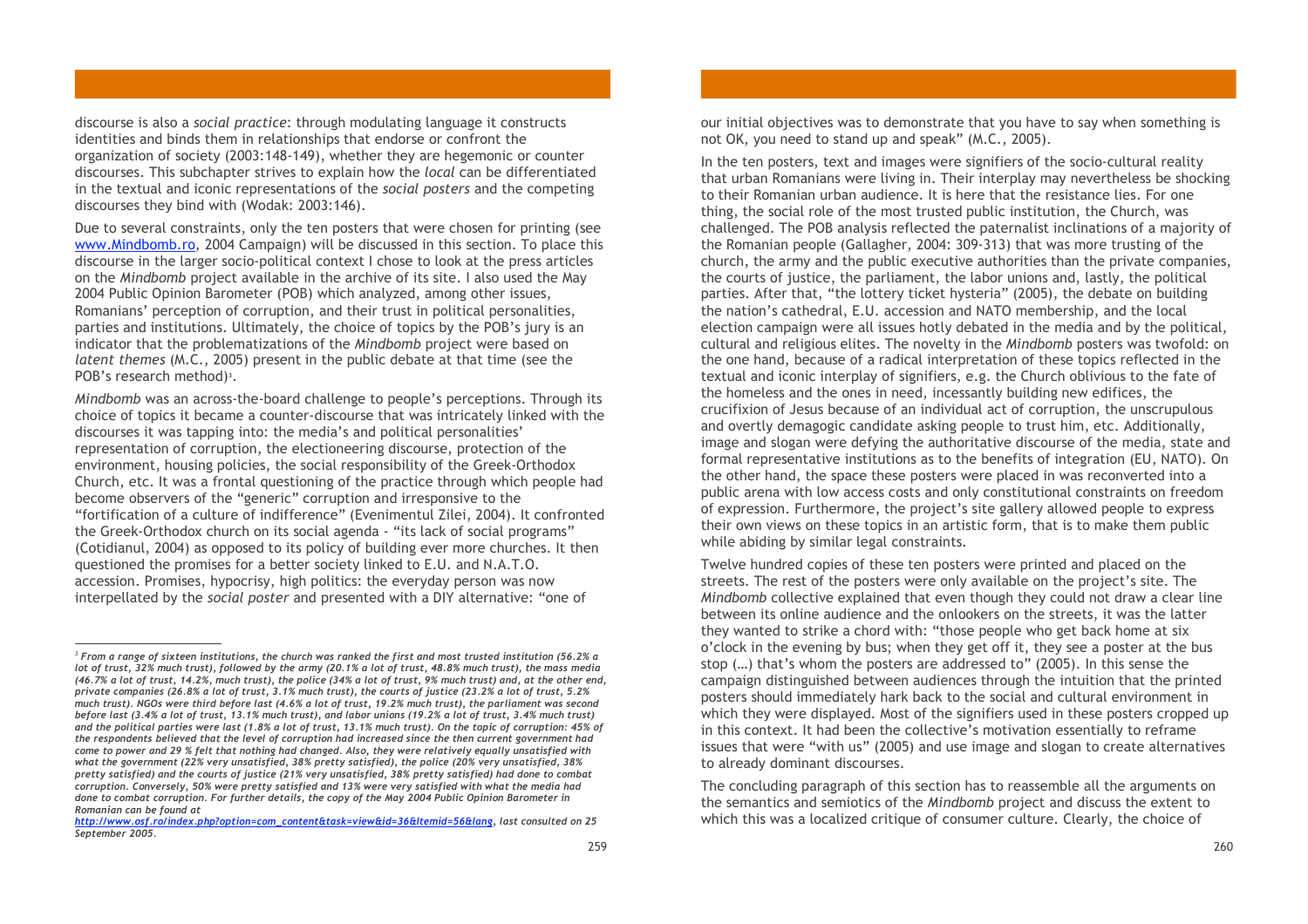topics for the ten posters is based on the socio-political determinants of the *local* context. There was no hijacking of a concurrent advertising campaign in any of these posters. Most references were made to a static and paternalist mindset, locked in messianic expectations for a better society and not yet entirely colonized by the glitz of commercial branding. However, the project's site gallery accommodated a larger array of topics, which included consumerism. But, if topics are not the only criterion for differentiating between this critique and others that more firmly hack into the consumer-culture, then aesthetic and culture jamming movements will resemble one another in their drive to open "a community discussion about the politics of public space" (Klein, 2000: 280).

#### **4. Conclusion**

This paper set out to differentiate the *local* in the *Mindbomb* project. First, the understanding that aesthetic movements search to assert themselves in a space colonized by authoritative and restraining discourses prompted an inductive interpretation of *Mindbomb*'s goals. Subsequently, the choice of collection methods was defined, based on the awareness of the multiple metamorphoses of culture jamming projects and movements. Vital at this stage was to gain an indepth view into the emergence of the *Mindbomb* collective, the planning of its actions, its interaction with communication technologies, and the way it plays with image and text. Discovering its goals and investigating its practices were enterprises expected, on the one hand, to grasp the critique put forward by the movement and, on the other, to link it to the cultural context it harked back to. Last but not least, the means with which it delivered the critique were assumed further to substantiate the definition of the *local* in this counterculture challenge.

*Mindbomb* aimed to put a critical voice back into the political public sphere. It built on topics of general interest to a public that was to be reminded about the virtues of free speech and the venues in which it could discuss such matters. If the public's voice had been disappearing from the mediated public space, the *Mindbomb* collective offered a new conceptualization of the latter notion. Using the interaction potential of novel ICTs, it created the *social poster* which was to "physically occupy" a space not yet saturated by commercial advertisements. Although on their way to becoming *militant ads* (M.C., 2005), many of the posters did not get to be printed and put up on the streets, all ending up in the gallery of the project's website. If this example of artistic and activist co-creation may be a novel development for the Romanian public space, the thematic social posters and the deliberate encouragement of external creative input into the 2004 campaign may put this project on the map of culture jamming protests.

Coupling the assimilation of exogenous creativity with *Mindbomb*'s choice of topics allows this study to distinguish another defining characteristic of the project. *Mindbomb* did not uncritically integrate a discourse which was challenging consumerism and the advertising industry's bad habits. Rather, it engaged with the social realities or the aesthetics of the public space and the topics of public interest with which people were feeling most concerned (POB, 2004). Its play with signifiers proved that its challenge was directed against dominant discourses on corruption, E.U. integration, NATO membership, etc. But, crucially, it was principally concerned with "changing attitudes" (Mindbomb Manifesto, 2004) and not becoming a mediated protest brand. The artists wanted to stay anonymous but induce a collective display of concern about the welfare of a liberalizing society.

There was also the threat of incorporation which came from the political realm, but which lacked credibility (see above and M.C., 2005). The techniques used in the *Digital Guerilla* section were ultimately a blend of parody, collation and paraphrasing. Thought-provoking was the fact that jamming techniques were also brought into the local trade of electioneering. This paper can only speculate as to whether *Mindbomb* was the cause of that. A content analysis of the *Digital Guerilla* and the *social posters* could further illuminate the matter, but it is difficult, in a *post hoc* analysis, to see how contamination may have occurred. The *Mindbomb* artists conjectured that slogans and interpretations were borrowed from them and were recycled in the campaign and used as symbolic capital because "there is growing support for this sort of action" (2005). However, it can be argued that, leaving the incorporation debate aside, the many cultural identifiers *Mindbomb* used in the 2004 campaign were borrowed from the local mindset. Anti-consumerism had been addressed in the 2002 campaign, but the campaign did not resonate with the public as much as the artists may have wanted (M.C., 2005). However, *Mindbomb* never denied its origins but rather "evolved" out of them (Mindbomb Manifesto, 2004). Ultimately, the artists believe that they will change strategies and confront other dominant discourses when they emerge (2005).

The data used in the present study came from a variety of sources. This approach to collection was hoped to be a check on interpretations and the claims made. The aim of this exercise was to put into perspective a conjoining of data collection and processing methods that could have particular merit in regard to the *demonstration* (firmly linking analysis to the text), *validity* (here, relevance of evidence) and *plausibility* (acceptance and reliability of claims) of the study. Overall, this means that this study has to pass the proof-test of its *coherence* (Taylor, 2001:167-177). To be *coherent*, an analysis has to account for exceptions and alternative explanations (2001:173). Certainly, the present argument can be challenged for the *plausibility* of its claims, in the way in which interpretations and theoretical statements were put together. However, the scope of this paper has been to explore the *Mindbomb* project, not fit it into theoretical categories, but rather to use the latter as filters and ultimately bring a marginal case into a long-standing academic debate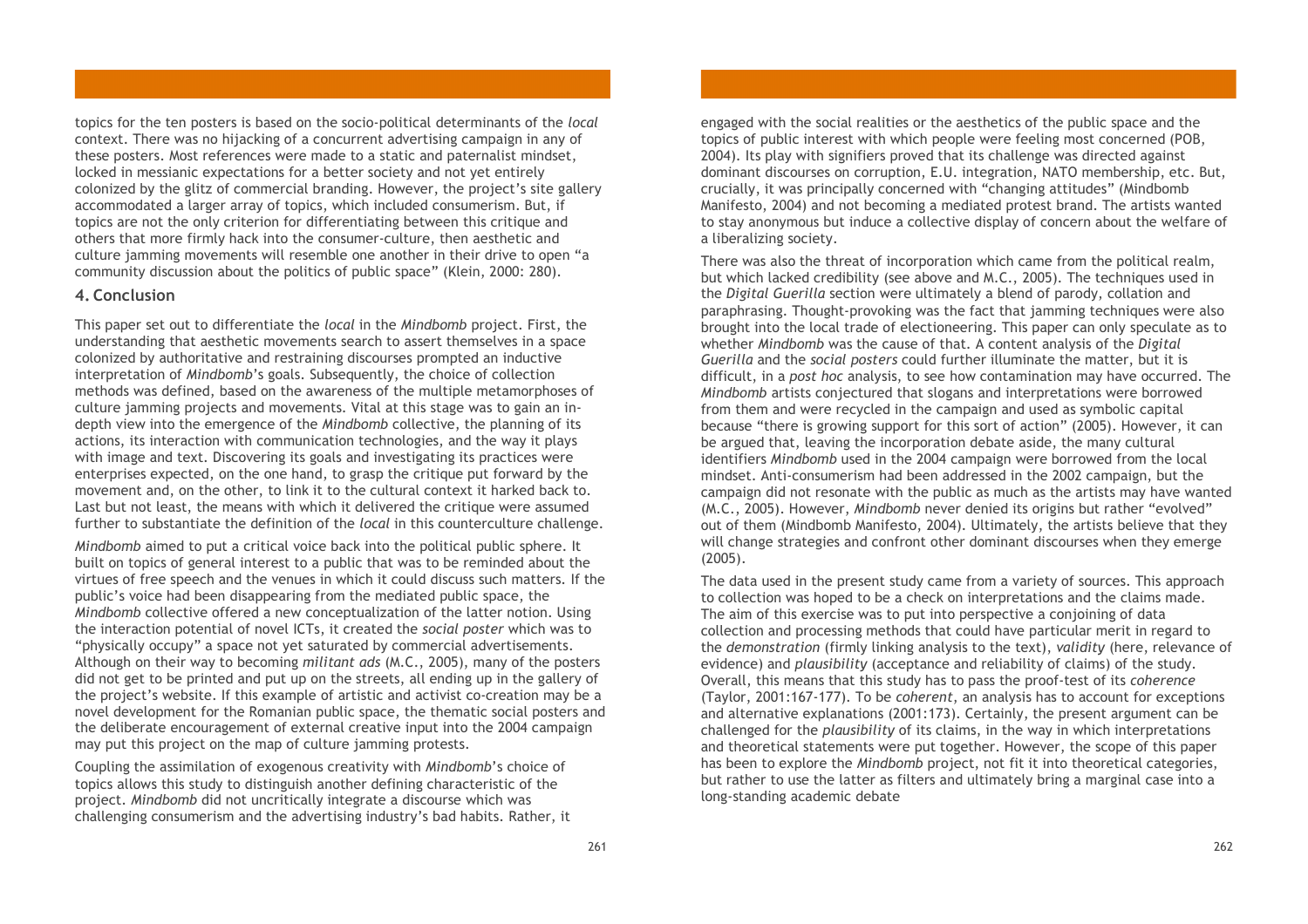#### **References**

**Agre, P.** (2002) "Real-time politics: The Internet and the Political Process". *The Information Society,* 18 (5) 311-331 "Artisti impotriva Coruptiei" (2004) *Evenimentul Zilei* [online] available from

<http://www.evenimentulzilei.ro/transilvania/?news\_id=153713> [05 Aug 2005]

**Bauman, Z.** (1993) "Postmodern Ethics". Oxford: Blackwell. Cited in Desmond, J., McDonagh P., O'Donohoe S. (2000) "Counterculture and Consumer Society". *Consumption, Markets and Culture* 3 (4):207-343

**Bevir, M., Rhodes R.A.W., Finlayson A., Dowding K., Hay C.** (2004) "The Interpretive Approach in Political Science: a Symposium". *British Journal of Politics and International Relations* (6) 129-164

**Bennett, W. L.** (2003) "New Media Power: The Internet and Global Activism". In *Contesting Media Power: Alternative Media in a Networked Worlk: Critical Media Studies*. N. Couldry and J. Curran (ed). Lanham, Maryland: Rowman & Littlefield:17-38

**Danyi, E. and Sukosd, M.** (2003) "Who's in control? Viral Politics and control crisis in mobile election campaigns". In *Mobile Democracy: essays on society, self and politics*, Nyiri, K. (ed) Vienna: Passagen Verlag:211-232

**Dery, M.** (1999) *Culture Jamming: Hacking, Slashing and Snipping in the Empire of Signs*. [online] available from <http://www.levity.com/markdery/culturjam.html> [01 Sept 2005]

**De Sola Pool, I.** (1996) "Technologies without Borders" cited in Putnam, R. (1996) *The Strange Disappearance of Civic America* [online] available from

<http://www.prospect.org/web/page.ww?section=root&name=ViewPrint&articleI d=4972> [05 Aug 2005]

**Desmond, J., McDonagh P., O'Donohoe S.** (2000) "Counterculture and Consumer Society". *Consumption, Markets and Culture* 3 (4):207-343

"Despaga-te Romane!" (2004) *Cotidianul* [online] available from <http://www.mindbomb.ro/reactii/mb2004/Evenimente%20in%20top.htm> [05 Aug 2005]

**Dragomir, M.** (2002) *"Romanian* media is propping up propaganda". *Human Rights Report* [online] available from

<http://www.hrr.ro/articol.php?limba=en&ID\_articol=141> [17 Jan 2003]

**Eco, U.** (1986) "Towards a Semiological Guerrilla Warfare". In *Travels in Hyperreality*, New York: Harcourt Brace Jovanovich. Cited in Dery, M. (1999) *Culture Jamming: Hacking, Slashing and Snipping in the Empire of Signs* [online] available from <http://www.levity.com/markdery/culturiam.html> [01 Sept 2005]

**Fairclough, N.** (1992) *Discourse and Social Change.* Cambridge: Polity Press

---. (1993) "Critical discourse analysis and the marketization of the public discourse: the universities". Cited in Titscher, S., Meyer M., Wodak R.,Vetter R. (2000) *Methods of Text and Discourse Analysis.* London, Thousand Oaks, New Delhi: Sage Publications: 148

---. (2003) *Analysing Discourse. Textual Analysis for Social Research*. London, New York: Routledge

**Fiske, J.** (2003) *Introducere in Stiintele Comunicarii* (Introduction to Communication Studies). Iasi: Polirom

**Gallagher, T**. (2004) *Furtul unei natiuni: Romania de la comunism incoace*.Bucuresti: Humanitas

**Gallup Romania** (2004) *Public Opinion Barometer*, [online] available from <http://www.osf.ro/index.php?option=com\_content&task=view&id=36&Itemid=56 &lang> [25 Sept 2005]

**Geertz, C**. (1973) "The Interpretation of Culture: Selected Essays". New York: Basic Books. Cited in Desmond, J., McDonagh P., O'Donohoe S.(2000) "Counterculture and Consumer Society". *Consumption, Markets and Culture* 3 (4): 207-343

**Habermas, J.** (1999) "The Public Sphere". Cited in Marris, P., Thornam S., *Media* Studies: *a Reader* 2<sup>nd</sup> Ed. Edinburgh: Edinburgh University Press: 92-99

**Harvey, D.** (1989) "The Condition of Postmodernity: An Enquiry into the Conditions of Cultural Change". London: Basil Blackwell. Cited in Desmond, J., McDonagh P., O'Donohoe S. (2000) "Counterculture and Consumer Society". *Consumption, Markets and Culture* 3 (4):207-343

**Kamarck, E. C.** (2002) "Political Campaigning on the Internet: Business as Usual?" In J.S. Nye Jr. and E.C. Kamarck *Governance. Com: Democracy in the Information* Age. Cambridge, Mass; U.K.: Visions of Governance in the 21<sup>st</sup> Century: 81-103

**Klein, Naomi** (2000) *No Logo*. London: Flamingo Publishing House

**Latour, B.** (2004) *A Prologue in Form of a Dialogue between a Student and his (somewhat) Socratic Professor* [online] available from <http://www.ensmp.fr/~latour/articles/article/090.html> [30 April 2005]

**Law, J.** (1992) *Notes on the Theory of the Actor Network: Ordering, Strategy and Heterogeneity* [online] available from

<http://www.lancs.ac.uk/fss/sociology/papers/law-notes-on-ant.pdf> [15 Feb 2005]

**Law, John** (2000) *Networks, Relations, Cyborgs: on the Social Study of Technology.* [online] available from

<http://www.lancs.ac.uk/fss/sociology/papers/law-networks-relationscyborgs.pdf> [15 Feb 2005]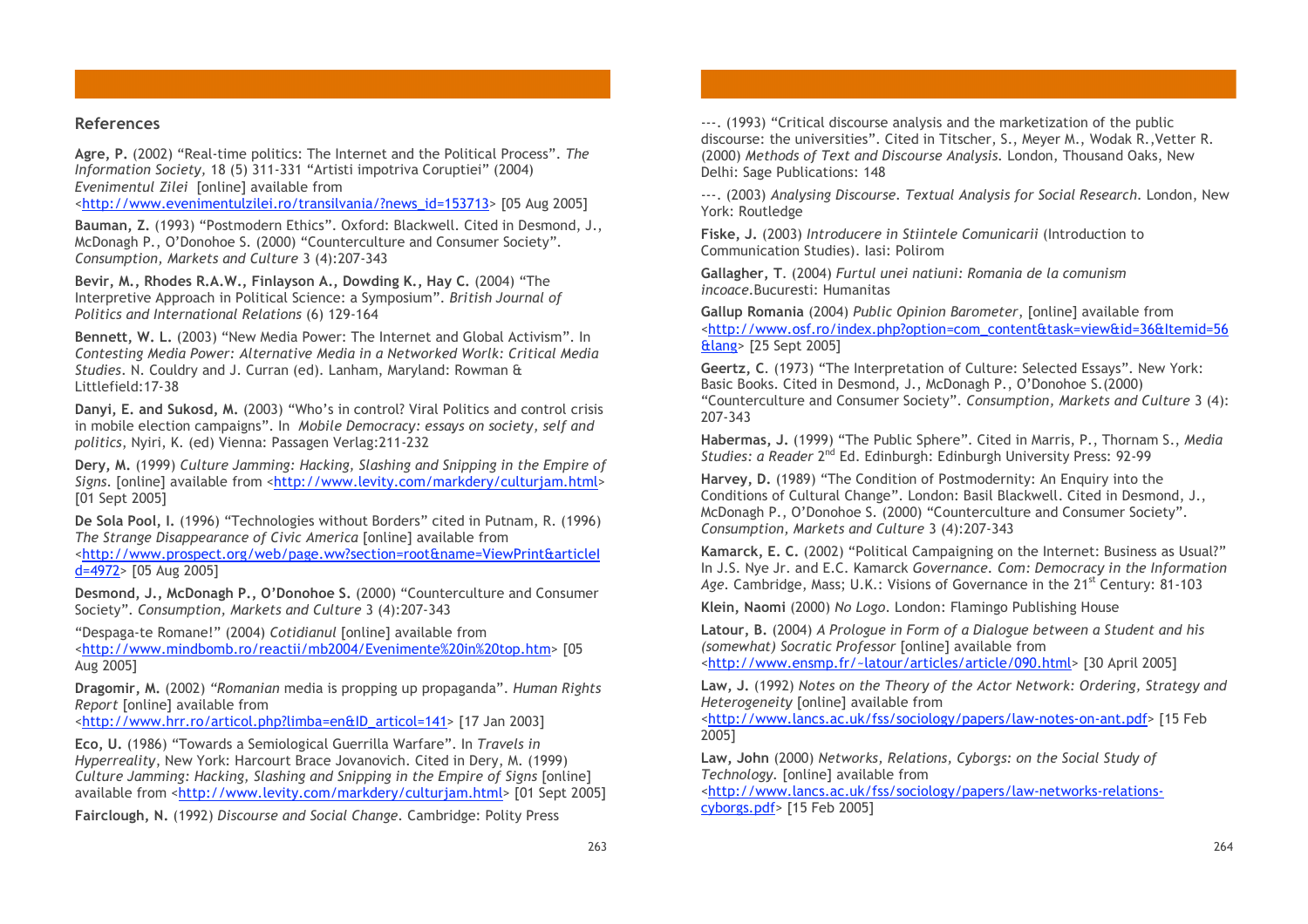**Lieblich A., Tuval-Mashiach R., Zilber T.** (1998) *Narrative Research: Reading, Analysis and Interpretation*. Thousand Oaks, London, New Delhi: Sage

**McMillan, S. J.** (2002) "Exploring Models of Interactivity from Multiple Research Traditions: Users, Documents and Systems". In Lievrouw A. L. and Livingstone S. *Handbook of New Media.* London, Thousand Oaks, New Delhi: Sage: 163-183

*MindBomb Collective* (2005) Cluj-Napoca, Romania: Interview by author [12 Sept 2005]

**"Mindbomb Manifesto"** (2004) *Mindbomb* [online] available from <http://www.mindbomb.ro/index.php?vid=90&item=f343ba3fd133156d61dcaac01 d0cb083&mod=fullpage&lang=RO> [01 Sept 2005]

**Nome, Dagny** (2001) "Culture Jamming"*. Proceedings of Promotional Culture-Seminar in Intercultural Management* [online] available from <http://www.anthrobase.com/Txt/N/Nome\_D\_01.htm> [01 Sept 2005]

**Orlikowski, W. J.** (1991) *The Duality of Technology: Rethinking the Concept of Technology in Organizations.* Massachusetts Institute of Technology [online] available from <https://dspace.mit.edu/bitstream/1721.1/2300/1/SWP-3141-22161783-CCS-TR-105.pdf > [15 Feb 2005]

**Porta, D., Diani, M. (**1999) *Social Movements: an Introduction*. Melbourne and Berlin: Blackwell Publishing

**Preoteasa, Manuela** (2002) "The coolest TV star: PM Adrian Nastase", *Human Rights Report* [online] available from

<http://www.hrr.ro/articol.php?limba=en&ID\_articol=136&PHPSESSID=9bdf4be549 ff8903dc3fea67f18133e0> [12 Jan 2003]

**Pickerel, W., Jorgensen H., Bennett W. L.** (2002) "Culture Jams and Meme Warfare: Kalle Lasn, Adbusters and Media Activism". *Center for Communication and Civic Engagement* [online] available from

http://depts.washington.edu/ccce/assets/documents/pdf/culturejamsandmemew arfare.pdf [05 Aug 2005]

**Quinn Patten, Michael** (2002) *Qualitative Research and Evaluation Methods* 3rd Ed. Thousand Oaks, London, New Delhi: Sage

**Riessman, Catherine Kohler** (1993) *Narrative Analysis*. London, New Delhi: Sage "Romanian Media in Turmoil over Dismissal of Top Journalist" (2004) *Human Rights Report* [online] available from

<http://www.hrr.ro/articol.php?a=529&s=3&ss=-1> [05 Aug 2005]

**Ruether, R.** (1972) "Liberation Theology: Human Hope Confronts Christian History and American Power". New York: Paulist Press. Cited in Desmond, J., McDonagh P., O'Donohoe S. (2000) "Counterculture and Consumer Society". *Consumption, Markets and Culture* 3 (4):207-343

**Saussure, F de.** (1974) "Course in General Linguistics". London: Fontana. Cited in Fiske, J. (2003) *Introducere in Stiintele Comunicarii*. Translated from English by Mitarca M. Iasi: Polirom:61-88

**Tatnall, A., Gilding, A.** (1999) "Actor Network Theory and Information System Research". *Proceedings of the 10th Australian Conference on Information Systems*, [online] available from http://www.vuw.ac.nz/acis99/Papers/PaperTatnall-069.pdf, [05 Aug 2005]

**Taylor, Stephanie** (2001) "Evaluating and Applying Discourse Analytic Research". In Wetherell M., Taylor S., Yates S.J., *Discourse as Data: A Guide for Analysis.* London: Sage: 311-330

**Wodak, Ruth** (2000) "Two Approaches to Critical Discourse Analysis". In *Methods of Text and Discourse Analysis,* Titscher, S., Meyer M., Wodak R.,Vetter R. London, Thousand Oaks, New Delhi: Sage Publications: 144-171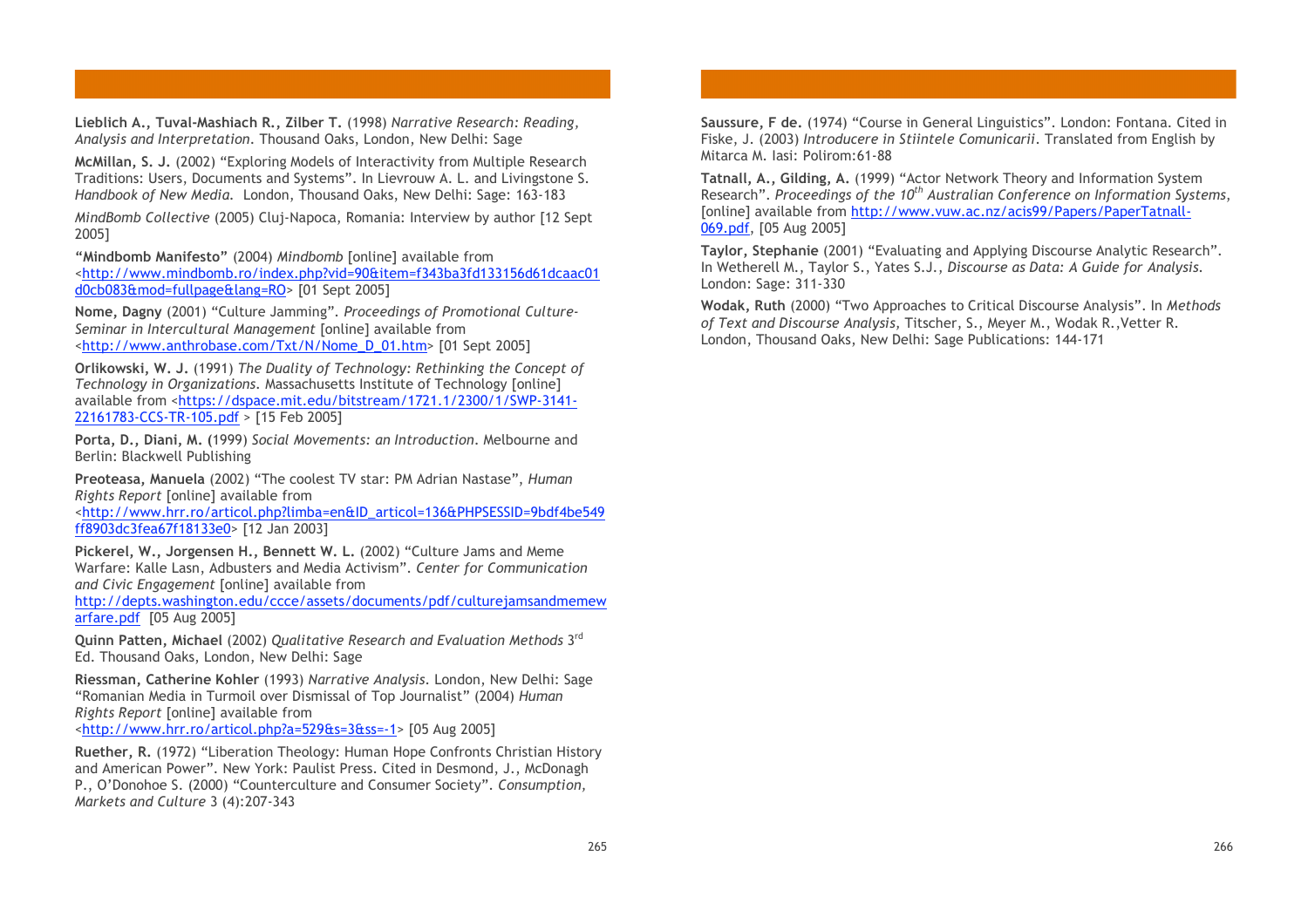### **APPENDIX 1**

#### **Research Interview with the** *Mindbomb Collective*

On Saturday 12 September 2005 I met with the Mindbomb artists, writers and journalists to discuss questions I had thought of for my research project. The collective had that day scheduled a meeting at which it was to talk about several current issues. The venue of this meeting was the headquarters of the ad company that some of the Mindbomb artists created and where many of them now work. They agreed to start with my questions before they continued with their regular meeting. As soon as everybody arrived we decided to sit outside, at a round table, seven people altogether, and go through the questions. To start with, the somewhat formal interview guide I looked at every now and then made everyone a bit nervous. My tape recorder and the jokes about it, as well as anecdotes about the campaigns, all eased the atmosphere and cheered us up.

To make coding easier, I divided the guide into five sections: the Story, Strategy, Tactics, Media and Dilemmas. Nevertheless, the conversation was dynamic and fluid, and several topics came up in answers to more than one question.

#### **Note:**

*Importantly, the Mindbomb activists, all in one voice, asked me not to quote each individual answer in my paper but use a collective identifier for the whole community. Therefore, all quotations and reference are made collectively, to what I have called the Mindbomb collective.*

#### **Interviewer: The Mindbomb Story. When, why, how?**

**Mindbomb Collective**: Csilla and Erik (henceforth C & E) from San Francisco and their friends were former colleagues at the Art School in Cluj. C & E were members of the San Francisco Print Collective. This was a group of American artists that were doing a similar thing in San Francisco. And Erik initiated this project - there is this foundation called *New York Art Links* that promotes projects and exchanges with Eastern and Central Europe. And he suggested they get involved in a project with *social posters*. Art Links then decided to finance the first project, a part of it. So that is where the money for Csilla and Erik's trip to Romania came from. Csilla then got in contact with her former colleagues. And this was the first nucleus that *Mindbomb* was created around. Then the Cluj group expanded the network and the first *Mindbomb* was organized in 2002. These are the facts.

And the campaign was organized only in Cluj. We had 7 screen-printed posters then. They  $((C \& E))$  came and proposed we do something like this here. They showed us what they were doing and it was relatively different. They were basically reacting to daily issues and we thought, when we started working on the first project, that we should find certain topics that are generally recognizable by the public here and the public there. That's why the first posters were bilingual. But we realized that this didn't work well enough for all the topics.

And also the topics were not ((suitable for both audiences, Romanian and American)). The initial idea in Erik's project was to find topics that would fit in both this and the American context. But because there were more people from Romania, the choice of topics reflected that. And really, the idea proved to be a bit utopian in the end.

Things really changed. What we are interested in is having specific actions. Well, we started with broader topics but we went this way from the beginning. In any case the Americans liked it and therefore they gave us the money. Erik told us that they don't normally finance the same project twice. But they covered part of the expenses with last year's *Mindbomb*. So they were happy with the way things turned out and with the project's impact here.

Another thing we should mention here. Because we were all colleagues we had long debates on how to do this before we actually started. People had known each other for a long time. They knew  $((C \& E))$  that this would be fertile ground for such a thing. And to prove that this is still going on. So things were very organic. It wasn't like they came here to do an action and brought money with them. A lot of financial resources came from here. But this was the perception in the initial phase: an action sponsored by the Americans. In a sense it was also our mistake to draw attention to *Arts Link'*s role. *Arts Link* sponsored their ((C & E's)) trip here. We had to mention them in the presentation of our project so that they could see that they didn't give out that money for nothing. And because we had to present things this way, that is how people understood it. For many people it was an easy explanation for where the money for the project came from.

#### **I: What makes** *Mindbomb* **a** *local* **movement/project? (e.g. the issues, the message, the images)**

**M.C.:** You cannot really say that it is a local thing. The idea really is these things and everything that is discussed when we meet (...) These are not new things. The same grievances and the idea that nothing is being done (...) It's not like we would do something that would change the world. The important thing is that one cannot stay idle and look up to the sky.

Well, it is local because we are doing it for us ((the local community)) here. It wasn't a thing that, er… what goes on here in Cluj, politically or, er… there were opinions that were concerned more with Romanian society as a whole.

#### **I: How did you then reflect these themes in your work, more specifically? Images, messages?**

M.C.: For example a campaign that focused particularly on Cluj was the one that raised the issue about the pit ((archeological site)) in the city centre. Another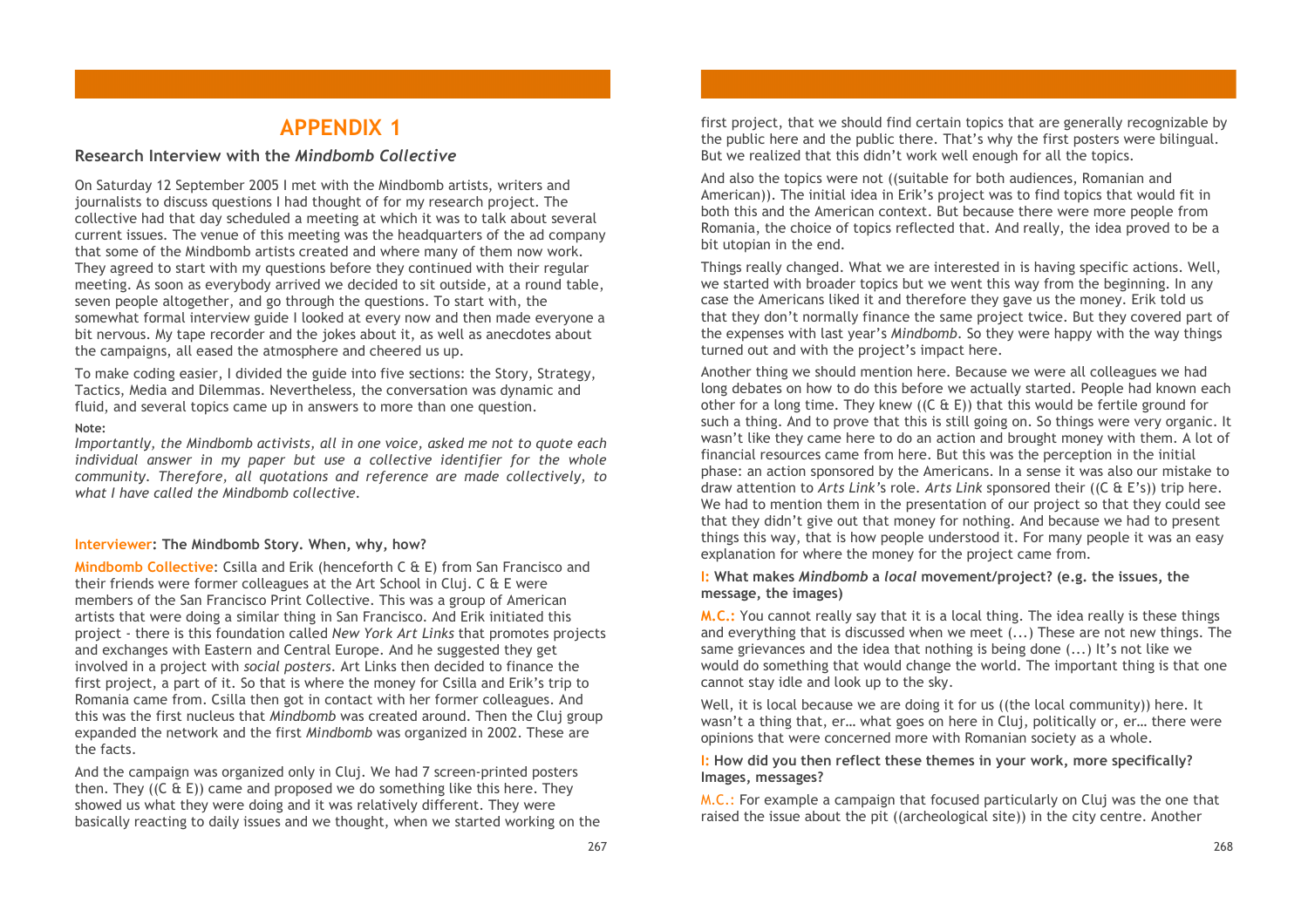local thing was the decision to get involved and support the *Rosia Montana* campaign. Corruption was another theme that is clearly "Romanian", including the *Nation's Salvation Cathedral* ((project of the Romanian Greek Orthodox Church to build the largest cathedral in the country in Bucharest)). So when we shifted from the general idea to a specific focus we chose such themes - local or national.

One thing needs to be made clear at this point: we are particularly active in the area of the *social poster*, not exclusively but particularly. And so the specifics of the genre ask for precise problematizations that are bound to a well-defined context. And so what we are doing is not an autistic thing; quite on the contrary, we clearly relate our action to something that is there, an event. (…) Not necessarily an answer to something. Many times we were thinking that "we are creating the news". So we are trying to form opinions. This is what we want to do.

And so the posters we put on the streets were raising an issue, and although the issue is here with us, there were people saying "and so what". But we raised some issues with the general public. (…) And this was one of the ideas we started with, because many people are used to saying that it's useless to do this or react against that issue because it is useless. So one of our initial objectives was to demonstrate that you have to say when something is not OK, you need to stand and speak up. And we saw with last year's campaign, on the topic of corruption, how many people got involved and the feedback we got. So, to put it in a nutshell, this was the idea to do something, not just sit around the table drinking beer and talk about how everything is not OK.

More specifically, there are two very important things: you need a very strong image and a very strong slogan. They need to work together (because you asked us how, specifically). And as a principle, I remember when we did the last campaign, we established what we are addressing (…) We have always to remember that we shouldn't be perceived as special people, people better than the average. The poster has to chime with the everyday person and "speak his language" without us inserting trivial things or doing *bad* publicity. It's a difficult balance to achieve but in any case it doesn't have to look like we are stuck-up people who are telling people something they cannot realize for themselves. Because they ((the posters)) would be immediately rejected.

The very important purpose is (…) that the person who glances at the posters becomes less indifferent. This would be the ideal and most rewarding situation. They are latent themes, everybody knows them, and they are floating around. To make one think about such issues. To make the person who sees the poster say, "I wanted to say the same thing: this is it!" And therefore the posters don't have to be critical or blame something or somebody, but rather should make you think or ask you a question.

**I: Can you tell me about the public authorities' reaction to the 2004 campaign? I recall reading in the press about some incidents with the police and the mayor's office.**

M.C.:You know how it all happens in Romania. You have some people, all sorts of institutions, that activate themselves at unexpected times ((laughs)). And you can see that "they're doing their job". As an anecdote, I remember that I once saw an episode from *La Piovra* ((Italian television crime series)) in which there was a Romanian guy who had been a torturer in the communist labor camps, you know. And the next day Teoctist ((the head of the Romanian Greek-Orthodox church)) came out on TV and denied everything (...): "the Romanian people never…" But this was a fictional scenario. So you realized that he really thought that people are so stupid that they cannot tell the difference between fiction and really. So he had to clarify the issue for you (...) So, the police reacted in a similar way.

There are two sides to look at. How the authorities reacted back during Funar's time ((former extreme-right, nationalist mayor of Cluj)) and how they react now ((the now mayor is a member of a centre-right coalition)). I don't know which reaction is worse. During Funar's time it worked really well for us because he was off the hook and dumb enough to react the way we wanted him to ((everybody laughs)). His people tore our posters down and we created a new one. So last year we put the posters out on the streets on a Sunday and the campaign for the local elections started the Monday after. And we had a poster with the "devoted mayor" ((a play on words in Romanian: "the mayor to vote for")) and politicians fell for it. And some colleagues from a newspaper, to crack a joke on them, called all the candidates and the former mayor. And they started to call people to find out who this person, "the devoted mayor" was. They became quite nervous because they didn't know who this new candidate was.

And they were especially worried because "Romania believes in miracles". And then, if this new surprise candidate showed up, he was sure to win the elections ((laughs)); this new guy that was trained by the West or the Russians.

The other thing was the mayor's spokesperson's statement in which he said that they gave us a 50 million lei fine ((approx. \$1800)). We never got any fine. They knew where to find us even though officially they didn't know who to point fingers at. This was a positive thing for us because we got more free publicity with it. But the main idea was to discourage other people from following our ((rebellious)) example.

Their problem was that they didn't have anyone to fine. They couldn't fine us for having created the posters. They can only penalize somebody for sticking posters in illegal places. So they would have had to carry out an inquiry into this thing ((who posted them etc.)). We had one policeman ask us: "doesn't this *Mindbomb* have a leader?"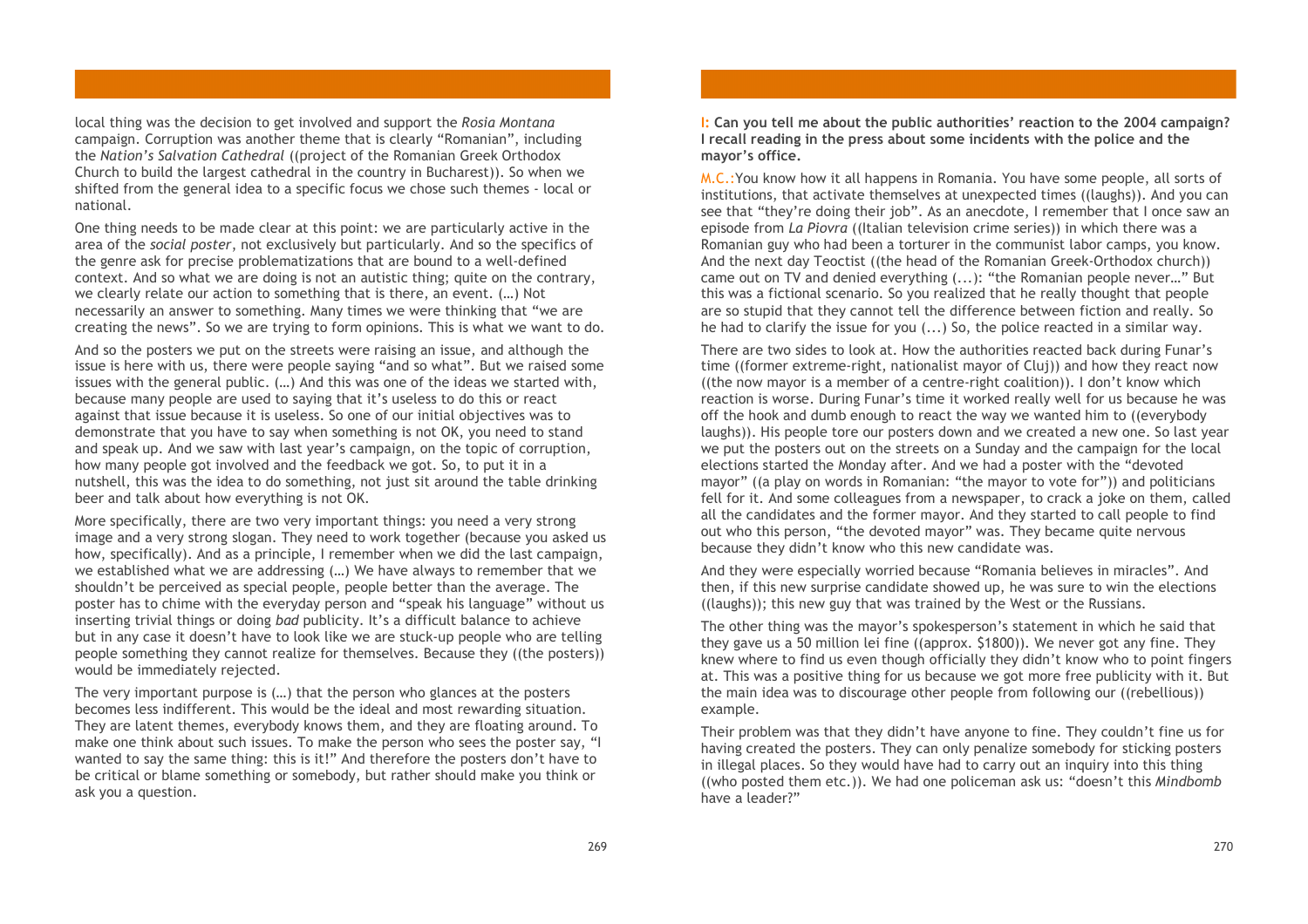There is another anecdote about a journal called *Timpol,* edited by the police in Timisoara. There was an article there which was totally hilarious. It featured people that had been interviewed and were quoted there, with fake names, all fresh graduates of an art school from Bucharest who had been thinking about how to make quick and easy money. And so they decided to create *social posters* and then contacted foreign organizations that loved the project and so they got an incredible sum of money to create those posters. And they even had photos taken on the streets in Timisoara ((with the *Mindbomb* posters)). They even took some information from the *Mindbomb* site. They knew where to find the information about us. And all the rest of it was fiction.

Then there was the National Lottery who had an issue with one of the posters and asked the police to pay us a visit and tell us to take them off, and also a billboard advertising company which complained that we had put our posters on their billboards (...) and they were entitled to be upset. But in all this we suspected that the mayor's office had actually called all these people and asked them to react. He wanted to find some private companies and corporations to do that. And then we had some private detectives who paid us a visit; they were very nice, almost elegant. They told us they had been asked by the National Lottery to inquire into who was behind *Mindbomb*. What companies were behind the project, etc. But the same people then went to the art gallery where we organized an exhibition with the posters in the campaign. There, they threatened the curator, asked her to show them the contract for the exhibition and were rude to her. But she said she would not disclose such information to individuals and they would have to come back with a warrant if they wanted that information. But generally we can say that we haven't really had too many issues with the authorities. People are quite passive.

#### **I: Can each of you tell me which poster was your favorite?**

**M.C.:** The one that probably is the most generic one and will be just as valid five or ten years from now is the one with the slogan "I have so I exist". One of our principles is that we do not name any of the authors of the posters.

#### **STRATEGY AND CONTROL**

**I: The 2004** *Mindbomb* **campaign is a call to participation. Do you think that you were able to communicate with the people that have withdrawn from conventional politics? ((You put the posters out one day before the campaign for local elections.))**

**M.C.:** The fact that we posted them one day before the campaign started was a pure coincidence. We didn't schedule it to happen like that. It was a good moment but we had been working for two months already and we were bound to certain deadlines… and C & E were supposed to leave soon. But the candidate poster was created specifically for that reason.

But we did discuss how to approach the context. The problem was that we were going out on the streets with the posters but in a context in which all these candidates were campaigning in full gear. And so we were afraid that our posters would not be visible enough because of theirs. But then we also saw the opportunities in it.

**I: To challenge you: if we look at how people vote, we see that nowadays, even in this country, more people are abstaining than voting. If people are inert with regard to conventional politics, how did you think of coaxing them out of that state?**

**M.C.:** During the last campaign with the posters against the archeological site in the ((Unirii)) square (…) They ((people)) started writing on them: "yes, fill that pit up" or "who does *Mindbomb* think it is?" Or they put another poster next to ours which said "Fill the pit up": one that said "Unearth it back". On a one to one scale.

There are two types of reactions ((we have encountered)). On the one hand, on topics of general interest on which we don't expect any feedback or reaction; if somebody two or three years later doesn't offer ((a civil servant)) chocolate over the counter we can see that as a success. These are things that you cannot monitor and they are entirely subjective. So you raise an issue and let people think about it. Then you have the other type of campaigns in which you ask ((the public)) for a specific reaction – like the archeological site campaign, the Rosia Montana campaign. There was no ambiguity about the pit. Not like with bribing: "if you want, think about it"…

There were high stakes in the anti-corruption campaign. Because all the media were circulating the "corruption" leitmotif. And we sat down and did our own analysis of what to have in this ((2004 anti-corruption poster)) campaign. And we came to the same conclusion: corruption.

Well, no, we first said we should deal with the corruption topic because everyone is hot on it and we wouldn't get anything out of it ((the campaign)). (…) We simplified the story a bit but at this point ((discussing the corruption topic)) we said that the corruption that we read about in the press was high-level corruption, and there's a certain dose of hypocrisy ((in how it is presented)). So let's see, we will pick on the everyday corruption that we all feed into. Because that is the cancer… So, with this idea in mind, we created posters like "you didn't have to" or other things. So it was an experiment for us: to see whether, on a topic of general interest, we can reframe the issue. Because otherwise it's obviously only the press, a hyper-debated issue that doesn't make any difference (…) That actually only makes the feeling that it's all useless more acute. Because if they show you that there are five corrupted people and that there was a sum that for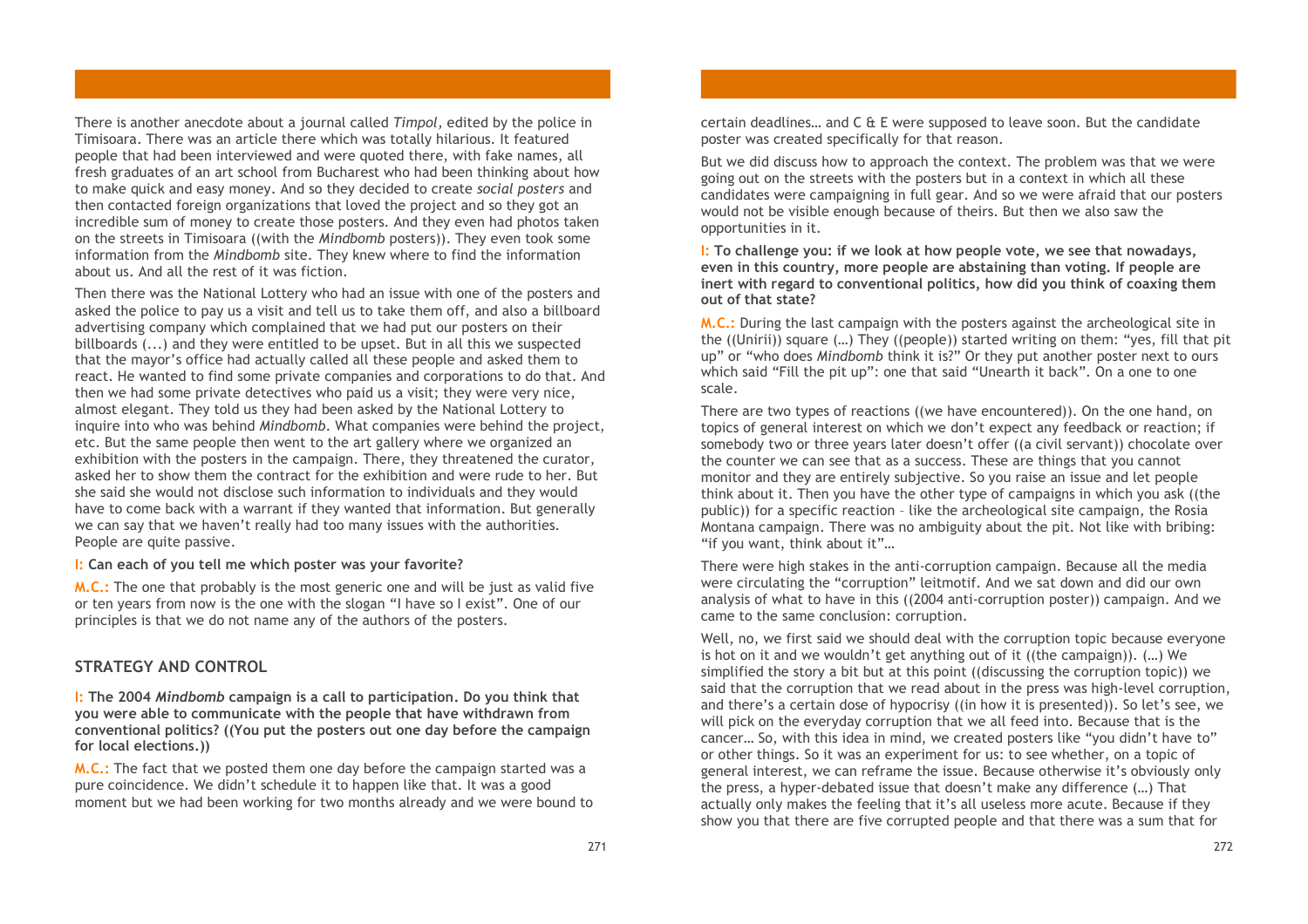80% of the people in this country is unimaginable (...) that doesn't count anymore – it's beyond perception. And the guy gets away with it. All this triggers apathy. Why should you do anything if you don't really have any idea about those numbers, either.

I remember one particular afternoon, we were having a meeting and the Americans suggested we think about the last time we had bribed somebody. Everyone has such a story. And this thing works ((bribing)). We came to the conclusion that in order to be efficient in Romania you have you to be corrupt to a certain degree. You have to be agile and a con. So we looked at these things in a lot of detail. So the thought that you can always find a loophole and exploit it – this is what we were after.

**I: You have seen Basescu's site and some of the posters in his campaign that may have borrowed from your ideas. What do you think about such incidents? Can there be a threat for you in the fact that the people you strike at appropriate your tactics and devalue them through their usage?**

**M.C.:** This is the style that they have been taught by, how should I put this, political ((electioneering)) school. Because you have to listen to the people's voice and then use it to promote yourself. Because Basescu's move, which I am sure pushed him ahead, was this thing that he borrowed a few things like.  $(...)$  I remember that memorable thing when, during the last debate, when he was facing Nastase ((his main opponent and former social-democrat prime-minister)), he said "we are both communists". So in a way he borrowed people's thoughts that saw them both as communists. And from this angle he wanted to find some trumps for himself and say that this nation is condemned to be ruled by communists but at least it should choose the more open-minded and humane character. So Iliescu's communism "with a human face" was made efficient in Basescu's campaign. And they use this voice and these movements and these manifestations for their own ends. They extracted it ((i.e. from the posters)) and they used it.

In any case if Nastase had used them ((the slogans)) we would have sued him ((laughs)). (…) In the first instance he probably noticed that there is growing support for this sort of action, so they thought, why not do the same? We take samples from here and there… He ((Basescu)) is a populist. This is a commonly used tactic in campaigns.

In principle though, any commercialization of such movements means their death. And the government has the means to do it. But I think that we should see in this a more serious thing than we may first think. I am not concerned about what and how Basescu does things. It's certain that he doesn't necessarily do things by himself. I am not particularly happy with the fact that certain ideas are borrowed from *Mindbomb* and are then used in the political game. I can only observe that people that have professional backgrounds similar to us and that can analyze a

society by looking at its imagery and manifestations, become mercenaries. Because if these mercenaries didn't exist, colleagues, Basescu wouldn't have done this. He lacked the information and the knowledge. So it is very clear that he was backed by people that are in the same line of work as we are.

I remember another incident from Boc's campaign ((now mayor of Cluj and president of the Democrat Party, the former party of president Basescu)). He didn't borrow ideas from *Mindbomb* only. They were borrowing everything that could be of use to them. During the campaign, in our newspaper, articles were published, during the local campaign, about each candidate. Each of them was presented along with their families, their neighbors. And one of the titles was "Boc vecinul de la bloc" (("Boc, the neighbor from the block")) in which his neighbors were talking about him. So, in his campaign, one of his slogans was "Boc, the neighbor from the block". He liked the title, borrowed it and didn't even say thank you ((laughs)). They have no scruples, these people. The people that are fighting in the front line.

**I: But how concerned are you about such developments?**

**M.C.:** We are not concerned because we have the energy to change our ideas, to find a new formula. We don't think that if Funar is out then all the problems have been solved. Or that we brought Funar down. Or we don't think that if Romania will ioin the E.U. then this will be the supreme solution to everything. We are ready (...) we are already discussing new themes about the impact of the accession on the everyday person, on her lifestyle, her course in life. For instance in Romania what will be better. Maybe it will bring wealth but will it be to a lot of people, or? For instance we talked about food and this thing is starting to have an impact on all of us. You realize that if once you were laughing about the tasteless apples in the West, well now they're here. Another example: in Rosia Montana there is no expectation that if the problem is solved ((the mining company leaves)) than all problems will be solved. Once the project is halted, an avalanche of new problems will storm the village. People can even accuse you by saying "so what do we eat now?"; "who will give us new jobs?" So *Mindbomb* cannot tackle all these general problems. We get involved and do as much as we can.

**I: But in terms of techniques, are you not concerned that the** *social poster* **or your take on the themes you work with will be worn out because they are reused and possibly devalued by the institutions you target ?**

**M.C.:** No. We don't think there's a danger in that for us. Especially because what Basescu did and what is being borrowed by other campaign is insignificant to us. I think that every time we will have a new *social poster* action, regardless of whether it will be us or somebody else doing it, there will be enough trademarks allowing people to tell the difference between that and an electoral or ad campaign for a certain product. There may be people who will build their campaign using a *social poster*.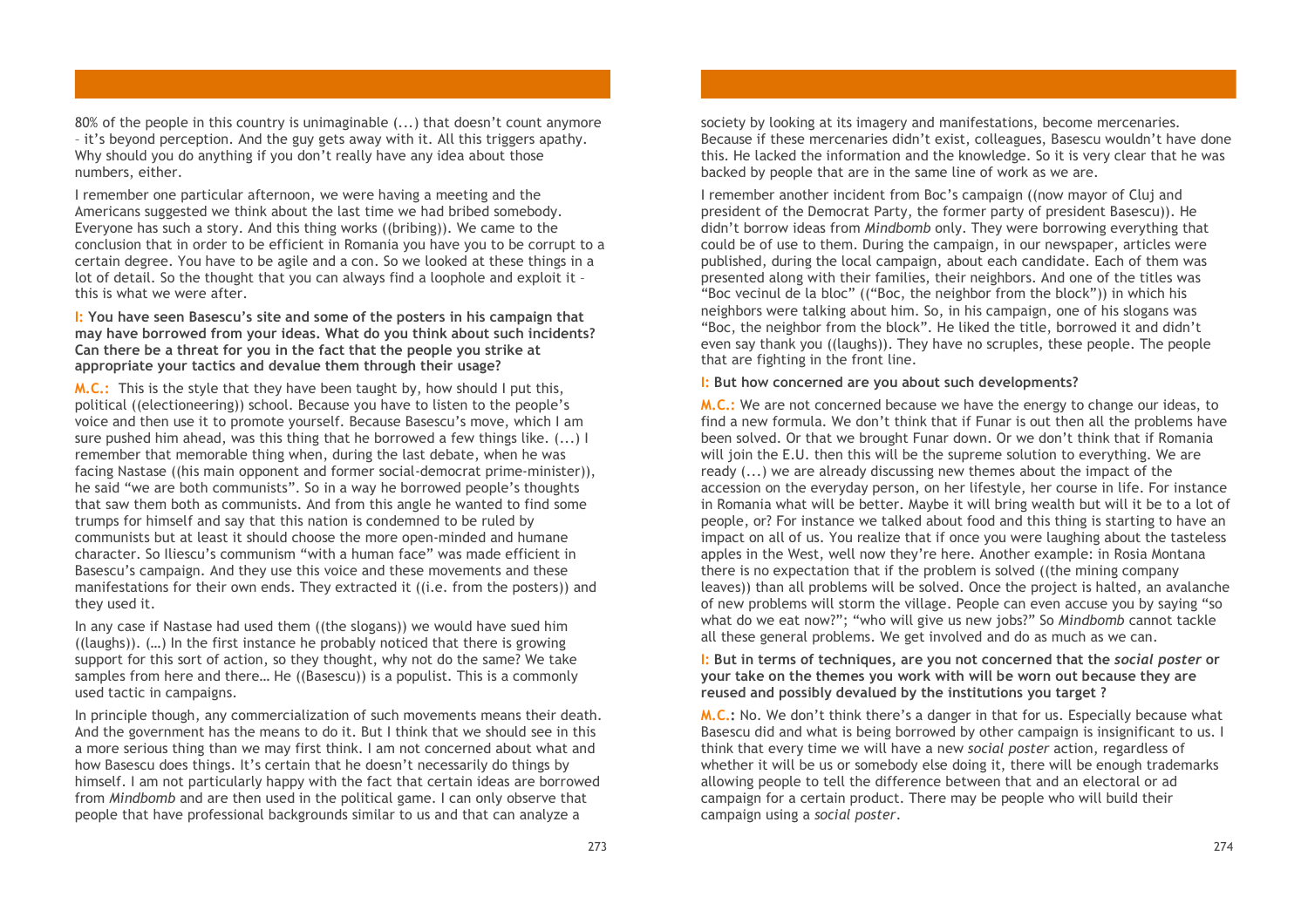I don't think that Basescu's posters have a lot in common with the *social poster*. I would say that they are more like photographic caricatures. So it was launched on election day and forgotten the day after. And besides that we should think about supply and demand. So if you realize that at one point we start selling the product x and soon after that somebody decides to do the same thing. There will be a moment when the market becomes saturated. So I don't think that we will be so stupid as to sell product x when everybody else will do the same. So if we will realize that our message will not have the impact we wanted, it will be very natural to change. We will change the format. We are already using more than just the posters. So we will find the most suitable design for penetrating this informational chaos.

And first of all I think we should start from the premise that what we have here is a virgin land. I mean there is plenty of room for the *social poster*, for the mindset that makes people go out into the public space and participate, voice their opinion in different ways. So we may think about encouraging other groups to emerge. Because being alone can be very unfavorable (...) you repeat a lot of things. This is one of the things that Erik was telling us: "be happy because in America you can do whatever you want but you will not achieve anything until you don't disturb somebody from the top". So nobody pays any attention to what you are saying. But here people can really relate to what you are saying. Because we live in a reality where things can really be and are worth being changed. Not like in the West where you fight against the fact that wages were cut because of an economic recession. So there are very serious topics to be addressed. And also your attitude is extremely visible. The fact that you flood the city with posters is indicative of a change in attitude. The big problem is financial resources because you have to pay for all this – to produce posters in very large numbers. And we are all volunteers in this project. And this thing is growing because companies are becoming richer and richer and will have move ads out there and so we will have to take that into account. In order to be visible you have to think about quantity as well.

Technically speaking what we were doing here, at the very beginning, was totally the opposite from what happens in the U.S. They ((San Francisco Print Collective)), when they first started creating their posters, were doing low quality screen-printing; quickly, overnight… And they didn't have the technology. And they were gluing them on top of other very sophisticated ones and were sabotaging the latter. We, here, are doing exactly the opposite. In 2002 or 2004 all the posters, for instance for theatre plays, were printed using low-quality ink and paper. And we, on the other hand, were coming out with the best. This happened also in Budapest, at a street-art exhibition where we got the largest and the best spot. And people think that *Mindbomb* is really well-financed. But this is for us a sign of professionalism – because we work in this area, we are not used to cutting down on quality. You can do it, but if you do it on purpose. And we really had the means to put quality in it.

#### **TACTICS**

**I: How does** *Mindbomb* **function? How did you design the** *Mindbomb* **network of artists, writers and journalists, architects? How do you determine your priorities and reach consensus on them?**

**M.C.:** It was affinities and friendships that got us all together. At some point last year we had as many as fifty people attending our meetings and then, out of that, only the people who wanted to commit for a longer term stayed. So it wasn't a network that we had thought out in advance.

It is a flexible structure. Whenever we organize a big campaign, the news spreads and we have a lot of people contact or visit us. Last year, soon after we had the site up and running we had people register with us and send us drafts of posters. We didn't even know who these people were. We didn't know how the news reached these people. And we also had people from abroad contacting us.

After we got all these drafts (...) we had about seventy or eighty drafts out of which we chose ten for the posters. But all of them are posted on the site. We have a gallery on the site with all of them. And we saw that some of these drafts were borrowed from the site and used by others, for their own purposes. Last week I saw the one with the slogan "you are what you drink". This was in a radio station I do some work in and the manager likes to download such things and then post them on the notice board. In another case, we saw a poster that had the *Mindbomb* logo on it but we had never seen it before.

Things spread really fast and wide. People took part ((in the actions)) without knowing who we were and in the end this thing created "opinion".

And you were saying about the media. Last year we launched the site and it made us extend the campaign. We had planned it for four cities – Cluj, Timisoara, Bucharest, Brasov (...) and we ended up with having posters in around ten cities. Because people wrote to us and said they wanted to put posters on the streets in their cities and towns and asked us to send them posters. So we put the posters on the train, with a jar of glue and some instructions and they were then on the streets of that many cities. And this was the best way we managed to network with people and use the media.

And then the discussions we had. Last year, in the last two weeks of the campaign we had meetings everyday and until late at night and we were exhausted (...) what ideas to use, what we should do, select the posters, once and then go back and do it again with the remaining ones – change the slogan, the slogan doesn't go well with the image, the image is not powerful enough.

**I: Why did you create your own posters and didn't use** *subvertisements* **((did not hijack posters from ad or electoral campaigns? ((I give the example of the Ad Busters Magazine))**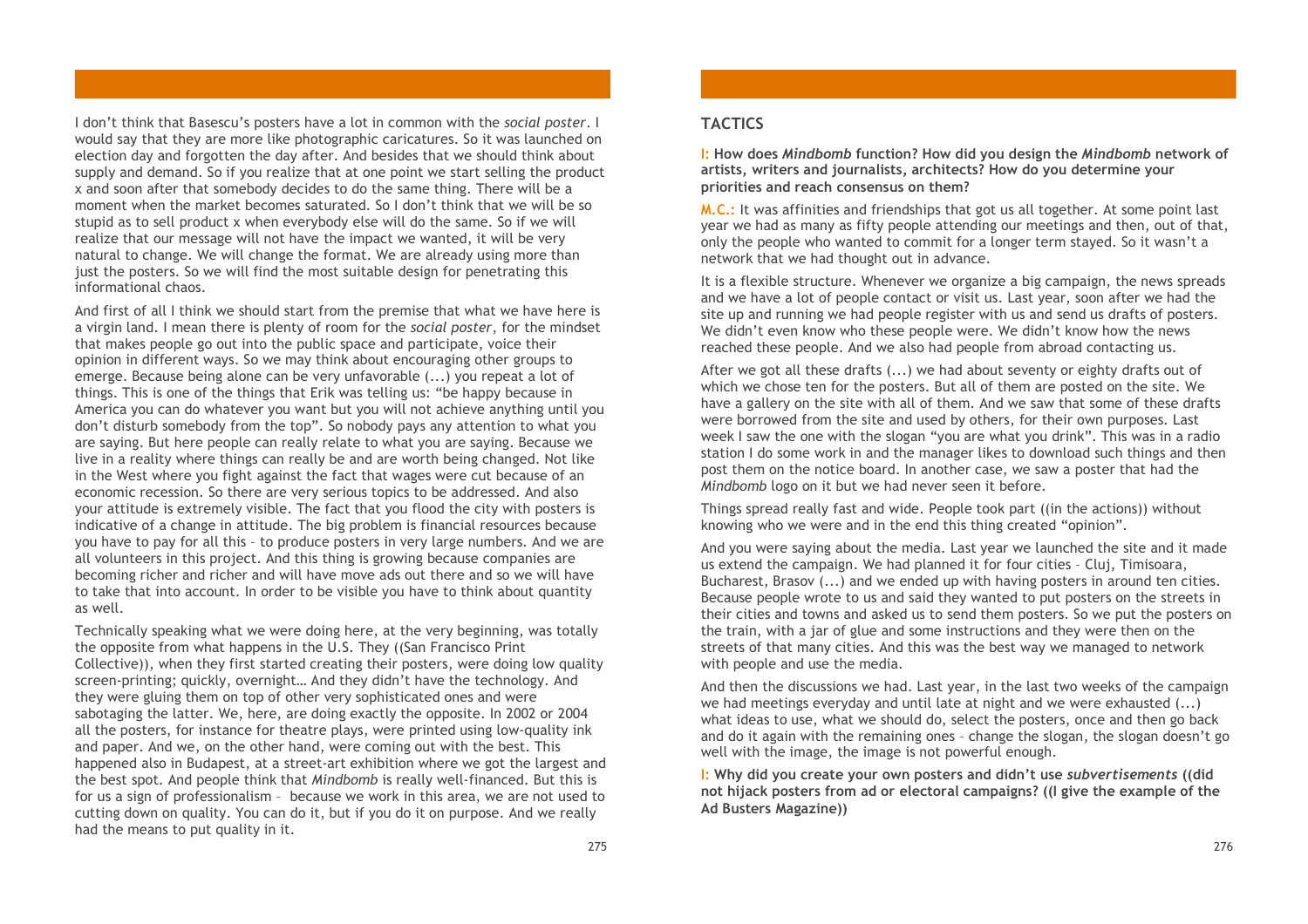**M.C.:** For us it was the easiest thing to do, because most of the time it's difficult to do a good poster by collating other ads (...) Because we didn't plan to do *adbusting.* Somebody else asked us the same question. In the first campaign we used some slogans that were out there, because they matched our goal and not because we wanted to do *ad-busting*. And we quickly dropped it after that.

But this thing come on and off in our laboratory. And every now and then we think about paraphrasing. But this in not our goal. There's another aspect here. It comes from what we have done up to now. We put a bigger emphasis on creativity than maybe on this play ((with images and slogans)) – collating which is specific to a world overloaded with information. This is what Basescu's campaign is.

Another thing about *ad-busting*. C & E were here again for a few days and they were interviewed by a journalist that was writing about this. And Erik told him that *Ad Busters* is no longer what it used to be. It has become a brand, almost a company, and has developed into something completely different from what it was. And that in this strain of culture jamming and ad-busting there are now many more others that are better (...) And I see a problem here in the fact that many activist organizations grow and mature and there is a threat in that. Because you have to think about whether you want to grow, and how, and how well in charge of the situation you are.

And sometimes the will to grow pushes you into institutionalizing your work (...) you lose control. And once you've done that it's all gone. And what we did was to take things out of our society, like the lottery tickets hysteria (...) another example of ad-busting. And then you had the campaign about adoptions and that spot with the slogan "a children's home is at home" which was done in collaboration with the government. And then, the issue was solved. But there were other segments in our society in need of similar attention. And that's how we decided to have the slogan "God's home is not at home".

But the fact that we didn't ((only)) paraphrase other campaigns helped us create our own identity. It is easy to play with things that are very visible in the media (...) and it's become a craze, too. And in the end if there is such a thing as a *Mindbomb* identity it is also because of what we chose to do and how.

There's also a bit of pride involved in doing things yourself and taking pleasure in that. And it is also a model of doing (...) most of us are artists and we are used to creating things, not necessary interpreting them or playing around with them. And it's also a question of sensibility, because ad-busting is now simply a way to have fun. You can find all these sites that feature hijacked posters. And you can get a good laugh out of it (...) It can be very efficient, but I think that this was the case when Ad Busters first came out. Now, I think it's much more difficult to achieve something like we want to using this method.

Another funny thing I recall about the "Paint in Romanian" poster. The former mayor's people were so happy to see that one. We wanted to be semi-legal in

what we were doing, so we went to the local council and asked them for permission to posts some ads (...) We were still naive back then. So this poster and the one with the alleged new candidate were like hooks for luring people. Maybe it's because of our professional backgrounds that we did that. We wanted them to be fun, humorous. Or to create waves in the media and put the spotlight on you.

**I: Why humor and irony in the** *social poster?*

**M.C.:** Humor and irony are the building blocks of persuasion. They help communicate the ideas. The chances of getting the message through are bigger (...) Instead of being scare-mongers, because it couldn't serve our interests well enough. There are two ways to voice it ((rage)). You can start setting everything on fire, or you use humor (...) And humor can differentiate between social conditions. Not everybody finds the same image to be funny or telling. And these ((*Mindbomb* ads)) are not posters like the ones you can find in *Catavencu* ((Romanian satirical weekly)) in which everything is filtered through irony. We dropped many ideas because they were too much in the *Catavencu* style (...) I mean Catavencu is doing a good job, doing what it does. We just don't really come close to their style in the techniques we use.

But humor is only relative in these posters. And, unfortunately, to attract media attention you have to either stab somebody or to come up with something very funny. You have to pack the message nicely (...) Yesterday, in the offices of our newspapers a village got some grant from the pre-accession funds. And one of our reporters decided to go there and see whether everything was all right there ((how the money is being spent etc.)). He comes back some hours later and I ask him: "how was it?" And he replies "It was bad". "What's so bad about it?", I asked. "It's a really nice village and we can't write anything about it," he replied. And he was really upset about it. He had no story.

#### **THE MEDIA**

#### **I: Why did you use posters and not radio or TV advertisements? What are the benefits/opportunities in this type of media? Can you also tell me what the relevance of this medium to the context of the project is?**

**M.C.:** Do you know what the price of a TV ad is? This on the one hand. On the other hand, there are only a few (()) that do ads in this country. But everybody can create a poster. And then they can send us the idea. You can't send an idea for an ad that costs eighty thousand euros. And then the poster you can simply stick on a wall at night ((and not have to pay for it)). A clip has to be broadcast and that already means that it has to be "institutionalized". And those who create it are the ones who also broadcast it.

And *Mindbomb* is not at all free of any financial worries. We don't have all the means available and we've decided only to make posters (...) And the cost/effect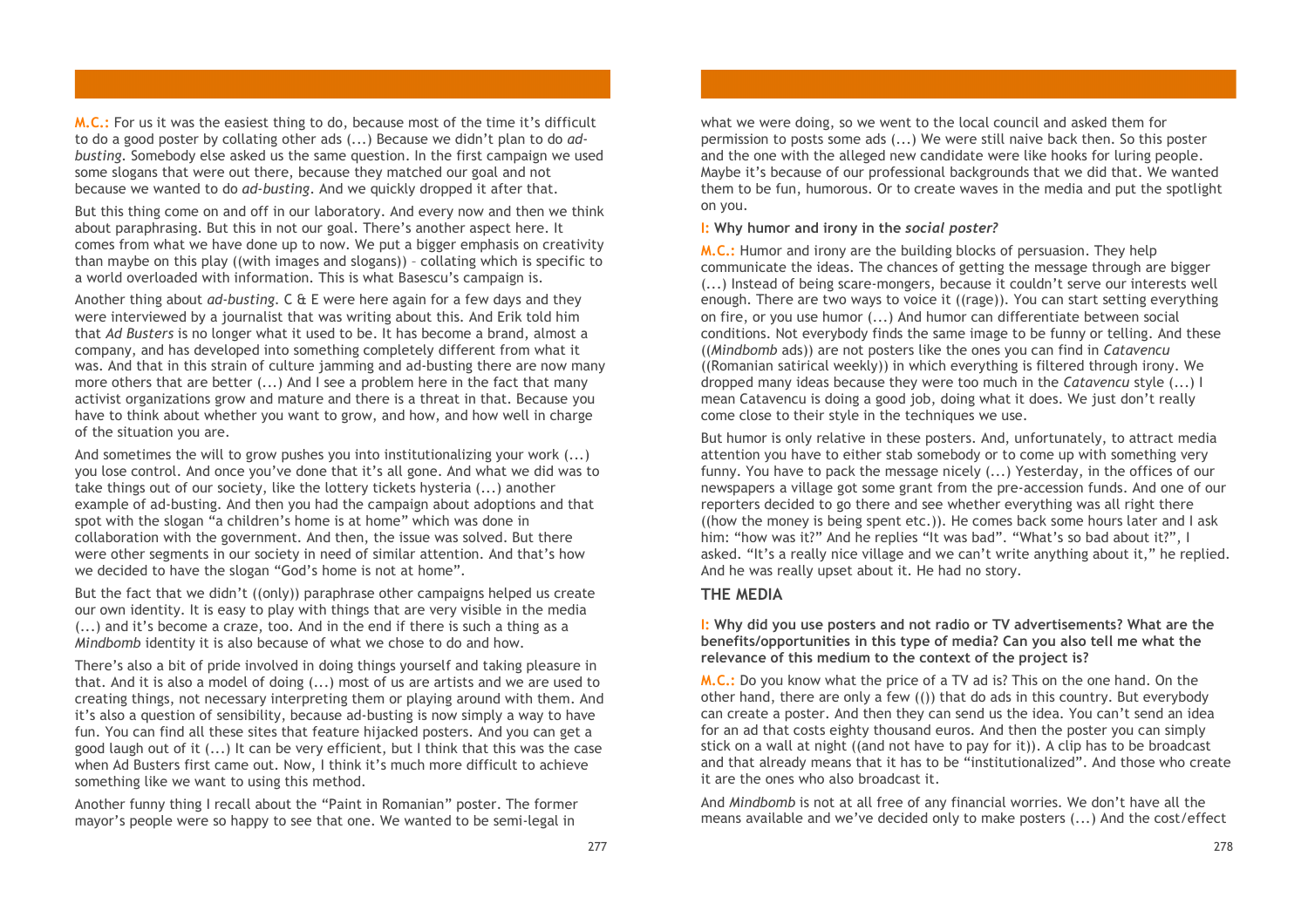ratio is the best (...) And if we would be at a certain stage (...) we were thinking of creating an Internet radio station… If we would be at a stage when we could think about broadcasting a *Mindbomb* TV ad, at that point we would have to also create a party; because we would have the resources to do that. But that's not our goal.

It's also about the human resources engaged in the *Mindbomb* project (...) Most people are art graduates; this is how it started. And then *Mindbomb* wants to enter the *public space*. It uses a space that people have little perception of. We are reclaiming the *public space* – what is still left of it.

And the poster is an info channel that offers all the info without giving you further explanations. What you see is what you get. We haven't had talks of this kind before. Now we have more connections abroad (...) but up to now everything that was out on the streets (…) everything that we wanted to say was on the posters (...) and on the site was a bit more. But the site is for others. We are not doing the posters for those who necessarily go on the site. Of course we cannot draw a line… Those people who get back home at six o'clock in the evening by bus; when they get off it, they see a poster at the bus stop (…) that's whom the posters are addressed to. And it physically occupies the public space. On the TV or on the radio we are talking seconds… it's things that get more publicity through a different language. There is more fiction in that. It's not as credible. You see a poster in your neighborhood or in the city centre- that is more credible. And I would also say that there exists a *social poster* tradition, that of course even if you are not aware of it, people are used to it. It is an intellectual medium ((per se))… It is propaganda for the masses. And people know that. We never wanted people to stop and say: "what is with this language?" or "what button do I have to push now?" The information is all there.

#### **I: How did you use the Internet? What is the relevance of this medium for the project?**

**M.C.:** To start with we used our site as a tool that allowed us to receive ideas, to interact with people we didn't know. It was the best opportunity for us to stay anonymous, one of the goals we started with, and have unmediated contact with ideas and possible partners, without necessarily having any direct contact with them. And it is also very convenient like everything else that the internet can offer (…) And it is used a lot, especially by young people. And it was the only means for us to stay in contact with the world surrounding us, to be there. And this was true until a year ago, when the press started to write articles about us. Everything was on the site and anyone was able to check.

And the site is also (...) Well we are a company, and even if the site is hosted on our server, from my point of view I am free to post whatever I want on it. It is legally permissible to do so. It's the purpose of the Internet to let the information flow. So there can be no one accusing our company of anything. And the same

thing is true about posters on the streets. Because the perception on the Internet is that it is a *public space*. And this is not true about TV channels or radio stations. Because people have to host you and you have to have network with them  $(x)$ . they can either sponsor you and then they can come up with their own claims, or you have to pay, and then… Well, it's all about this type of contractual relationship (...) and then we always have to go back to the identity question: to what extent are we still anonymous? Because this is an anti-branding thing. But we still post the *Mindbomb* logo on all our posters and everything we design. So, on the one hand, we are building an identity and this is inevitable – we have to do it. But on the other hand, the posters should not have a traceable authorship. It is an anonymous and flexible thing. If somebody posts a poster on the site and we then choose it for a campaign, we did think about this issue, that it would be a *Mindbomb* poster and not a certain author's poster.

Also, if you want to give an example and say that you initiate a new set of practices in the *public-civic-communitarian space*, you cannot say this thing if you do not take upon yourself what you are doing. If you don't have an identity, you can't say that. But we want this to be, in principle, an anti-branding thing – very different from the ad company that supports this. It does use its logistics and techniques, but we want to remain anonymous.

#### **DILEMMAS**

**I: Why didn't you focus your critique directly on consumer culture; to strike at billboards, for instance?**

**M.C.:** It's our priorities. There are other issues here, more important ones. We targeted consumerism with a set of posters, in the first campaign – against corporate culture and (...) And last year, when we were planning the big campaign, we discussed several themes out of which we had to choose only one to do all the posters on. And this was our conclusion – and this was during the first month, when we were not designing posters but were trying to decide on a topic. And the corruption topic we thought was the most important. And after that there were specific other topics we chose. So we didn't have a predefined plan – what was at that moment a significant topic that we chose. We did this in the last moment; it was an election year and so we decided that we would choose topics that strike a chord with the debates ongoing back then.

But now the EU is knocking on our door and we will have a go at consumerism and corporations because this is the right moment. If we had spoken two years ago about what to buy – "don't buy mineral water in PET bottles, buy it in glass bottles" – people would have deemed us communists. And another thing: I wouldn't want to call it that, but there is also self-censorship here. For example, I once wanted to recreate the poster with the slogan "So many houses for God, so few house for people" in which there's a city made up only of churches and draw a city flooded with advertisements, in which all buildings have a banner or a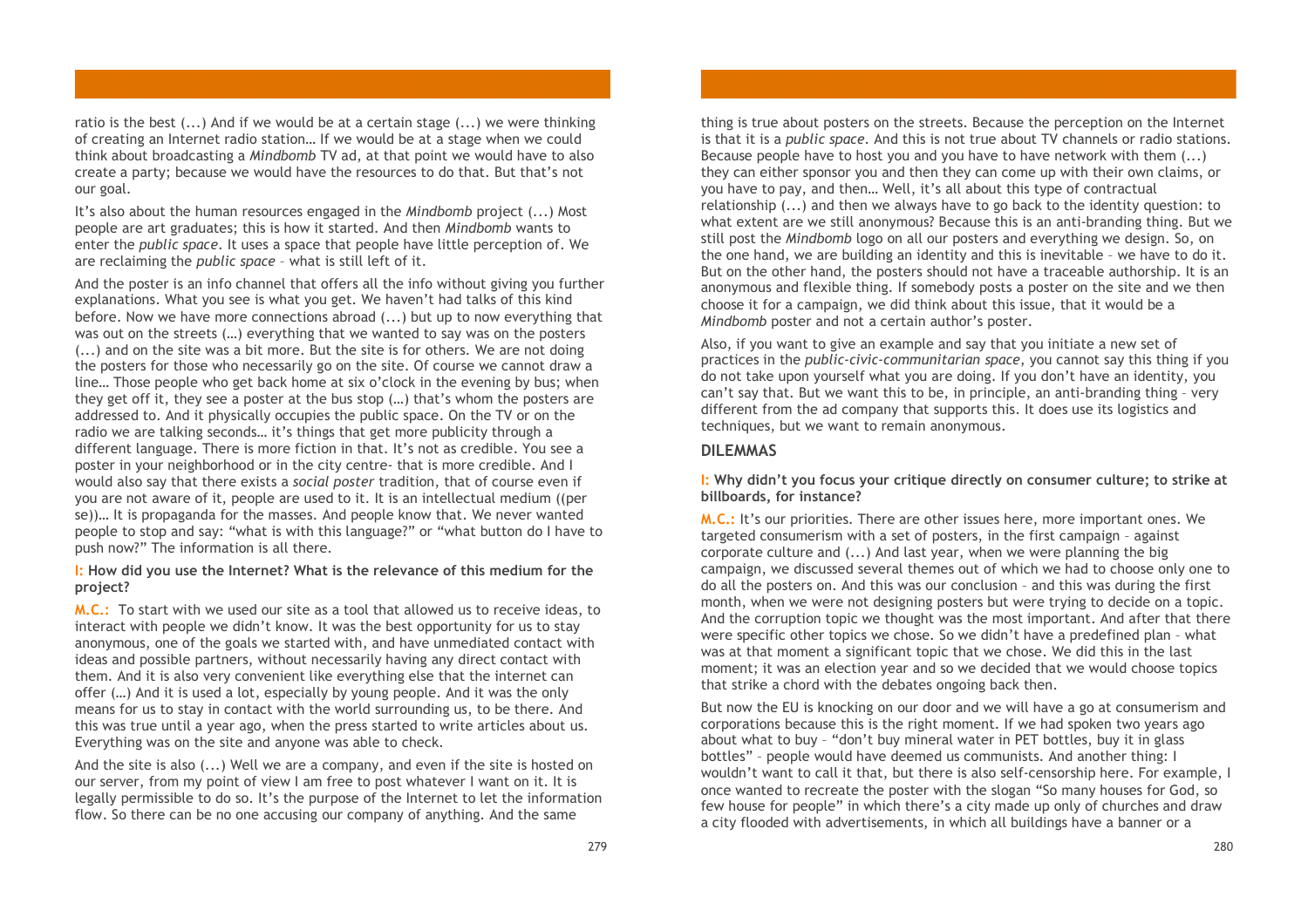billboard on them. Like you can see it already happening in this city. When I was in Bucharest this really had an impact on me. You now have buildings here that have adverts that cover the side of a building from top to bottom… but if I do this, the perception of it will be the wrong one, because people are not suffocated by this problem, not yet. And it can also happen that people will say, well it's some sort of a publicity scheme for our company, you know… but there still are a lot of people that are unhappy now because in front of their balcony there's a piece of cloth hanging and blocking their view. And it's not each family individually who agreed to have that, it's the head of the association ((of families residing in the respective block of flats)) that agreed to that.

I think this is a very acute problem in the West and in the US, this consumerism topic. Here, it's not of that much interest, as yet, this topic. We haven't reached that level of spending  $(...)$  It is one of the issues we are thinking of in the long term. But, one of our friends from Bucharest suggested we organize a "No TV on, this week" ((Turn the TV off)) which was also an Ad Busters action. Then we had a long debate on it, and we agreed that here you can't have it like in the US – to tell people to throw away their TV sets or not to turn them on for a week, because you don't have the same degree of saturation, of consumption. We missed those decades. So the problems we address have to be rooted in Romanian reality. But then, such topics grab the media's attention ((...)) And we do have *media garbage* – these are topics that can have an impact, but for now we store them like a jar of jam. This was the thing – it was too easy to go for that topic, and it would have annihilated the momentum we gained with the other campaigns.

I can recall the email of one of our friends – when we did some posters on the freedom of speech we attacked this issue but with a local spin on it – this thing with the five o'clock news and so on. I was really surprised by the opinion of one major activist who said that our campaign on freedom of speech was really the same thing as the Ad Busters "Turn the TV off" action. It really had nothing to do with that action. We tried to find a few posters with what are now current issues in Romania; it was nothing to do with turning the TV off. So we had not subscribed to the agenda of the global militants against the media. And about what we see here day by day, there are things that apply better, like what one artist, a friend of ours, is doing: an analysis of consumerism here, through photography, with photos of billboards left empty on apartment buildings – you can find them in dozens of places. And they are very poetic but they talk about the absence of the market, because if a market existed they would be covered with ads…

Well, they aren't so many empty ones any more... This was just a moment, it's right, but it's indicative of where we started from and when. But we went back to your second question about the local topics…

#### **I: The last question: What was the media's perception of the project? I've read most of the articles in the press, but in the other media?**

**M.C.:** They were quite sympathetic. It was a new and hot topic. First they were just reporting on us, but lately they've started to analyze our actions. Not on TV though, but the press. The issue was that we have tried to grab their attention. We understand how they function, their mechanics, and we know what they like to be supplied with, but our main discomfort was that most of the times it was the fact that they were always looking for some scandal. Ok, there were two TV stations, the Romanian public broadcasting company and Duna TV ((Hungarian public TV station for the Hungarian diaspora that also broadcasts in Romania)). They did their own reports on our latest action. They stopped people on the streets and asked them what they thought… But then, of course, people know who we are and they started calling to ask us to let them interview us. And we told them we didn't want to be interviewed – ask them, ask the mayor, the people on the streets. We didn't put the posters there so that the TV audiences will find out that there is one person behind that and he's a nutcase etc… because this is also what they like to do, to discover who is behind something. But we have tried to get them to understand that we want this to go on and expand. And we got the message across, on the radio. To have a constructive input into the project.

#### **I: And the feedback from people that got through to you, not via the established media?**

**M.C.:** It's obvious that young people, those who accessed the site, were very positive. But I don't know what to tell you about what happened on the streets. We had boards next to the posters about the archeological site and people wrote messages on them – to the local authorities and to us. There were a lot of discussions, for instance about something on the site. But the people who wrote on the posters were either maniacs that told us to keep away from the nation's history and soul…

I can tell you a funny story about a colleague of mine from the newspaper. She came to Cluj when we had our first campaign, and she saw the posters. She was then undecided about which university in the country to go to and then she said to herself, "I'll stay here because things are happening here".

There was a very nice thing that happened during the ((2004)) corruption campaign. This was when the police was visiting us and the mayor's office wanted to fine us. The legal studies department told us that if we need their legal support, they will offer us free legal advice. And then they started collecting signatures in the university ((Babes-Bolyai)) in support of our action. And this was coming from the staff, not only from the students.

And then we printed out these postcards and people were buying them, from bookstores or book shows. We still get orders to print them. So this means that even if the *Mindbomb* site will one day be a commercial one – I mean that in order